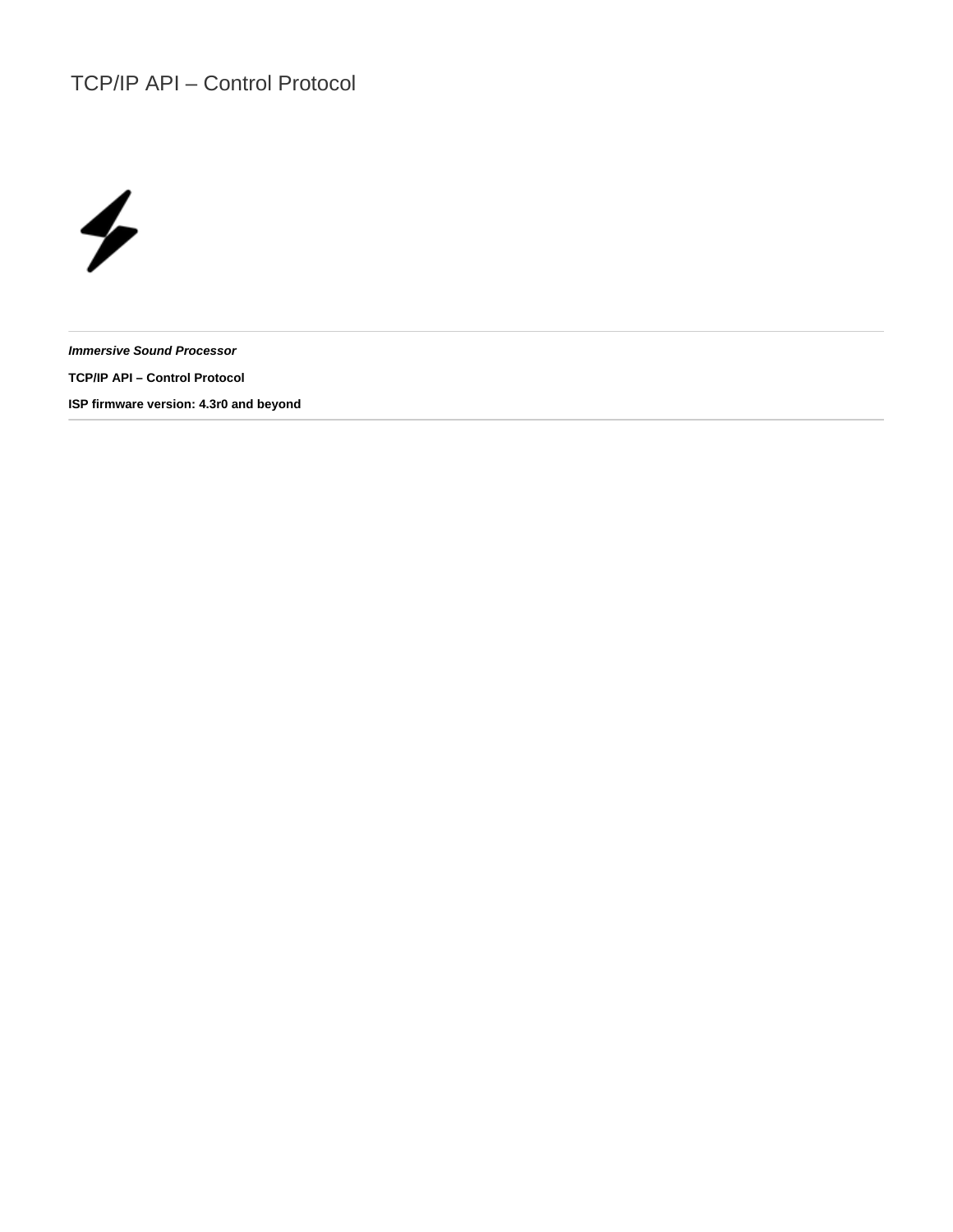## Document History

| Date | <b>Author</b> | <b>Version</b> |
|------|---------------|----------------|
|      |               |                |
|      |               |                |
|      |               |                |
|      |               |                |
|      |               |                |
|      |               |                |
|      |               |                |
|      |               |                |
|      |               |                |
|      |               |                |
|      |               |                |
|      |               |                |
|      |               |                |
|      |               |                |
|      |               |                |
|      |               |                |
|      |               |                |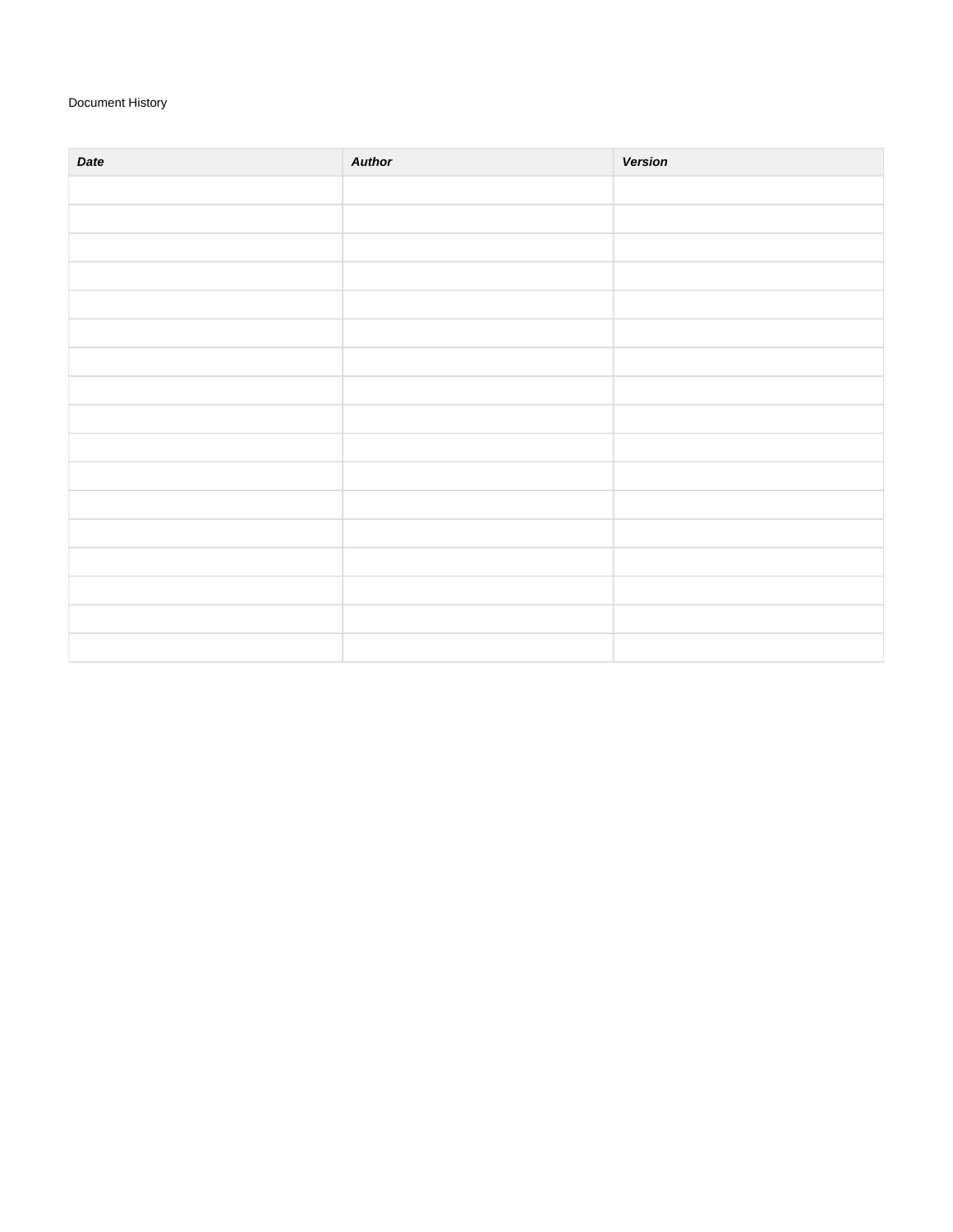- [1 Purpose](#page-2-0)
	- [1.1 Documentation description](#page-2-1)
	- [1.2 Intended audience](#page-3-0)
- [2 ISP TCP Connection overview](#page-3-1)
	- [2.1 Connecting to ISP](#page-3-2)
	- [2.2 Message format](#page-3-3)
	- [2.3 Message responses](#page-3-4) • [2.4 Initial values](#page-3-5)
- [3 API Commands](#page-3-6)
	- [3.1 Control Group](#page-3-7)
		- [3.1.1 Ping](#page-3-8)
			- [3.1.2 Processor States](#page-3-9)
			- [3.1.3 Power](#page-4-0)
			- [3.1.4 Reset](#page-4-1)
			- [3.1.5 Close Connection](#page-4-2)
			- [3.1.6 Version](#page-4-3)
			- [3.1.7 Brand](#page-4-4)
			- [3.1.8 Processor Model](#page-5-0)
		- [3.2 Message Status group](#page-5-1)
		- [3.3 Audio Configuration Group](#page-5-2)
			- [3.3.1 Input](#page-5-3)
				- [3.3.1.1 Inputs](#page-5-4)
				- [3.3.1.2 Inputs HDMI](#page-7-0)
				- [3.3.2 Preset](#page-7-1)
				- [3.3.3 Surround Mode](#page-8-0)
				- [3.3.4 Active Speaker](#page-9-0)
		- [3.4 Theater control group](#page-9-1)
			- [3.4.1 Mute](#page-9-2)
			- [3.4.2 Dim](#page-9-3)
			- [3.4.3 Volume](#page-9-4)
			- [3.4.4 Bass](#page-10-0)
			- [3.4.5 Treble](#page-10-1)
			- [3.4.6 Brightness](#page-10-2)
			- [3.4.7 Center Enhance](#page-11-0)
			- [3.4.8 Surround Enhance](#page-11-1)
			- [3.4.9 Sub Enhance](#page-11-2)
			- [3.4.10 Lip Sync](#page-12-0)
			- [3.4.11 Upmixer Adjustement](#page-12-1)
				- [3.4.11.1 Auro Strength](#page-12-2)
				- [3.4.11.2 Auro Preset](#page-12-3)
				- [3.4.11.3 DRC](#page-13-0)
				- [3.4.11.4 Center Spread](#page-13-1)
				- [3.4.11.5 Dialog Control](#page-14-0)
				- [3.4.11.6 Dialog Norm](#page-14-1)
				- [3.4.11.7 IMAX Mode](#page-15-0)
				- [3.4.11.8 StormXT](#page-15-1)
			- [3.4.12 SphereAudio Effect](#page-15-2)
			- [3.4.13 LFE Dim](#page-16-0)
		- [3.5 Zones Control Group](#page-16-1)
			- [3.5.1 Zones Control](#page-16-2)
		- [3.6 System Configuration Group](#page-18-0)
		- [3.6.1 Front Panel](#page-18-1)
		- [3.7 Trigger Group](#page-18-2)
			- [3.7.1 Trigger](#page-18-3)
		- [3.8 Stream Info Group](#page-19-0)
			- [3.8.1 Input Stream Sample Rate](#page-19-1)
			- [3.8.2 Input Stream Type](#page-19-2)
			- [3.8.3 Input Channel Configuration](#page-19-3)
		- [3.9 HDMI Info Group](#page-19-4)
			- [3.9.1 Video Info](#page-19-5)
		- [3.10 OSD](#page-20-0)
			- [3.10.1 Info panel](#page-20-1)
		- [3.11 Front Panel Group](#page-20-2)
			- [3.11.1 Status](#page-20-3)
				- [3.11.2 Navigation](#page-20-4)

## <span id="page-2-0"></span>1 Purpose

<span id="page-2-1"></span>1.1 Documentation description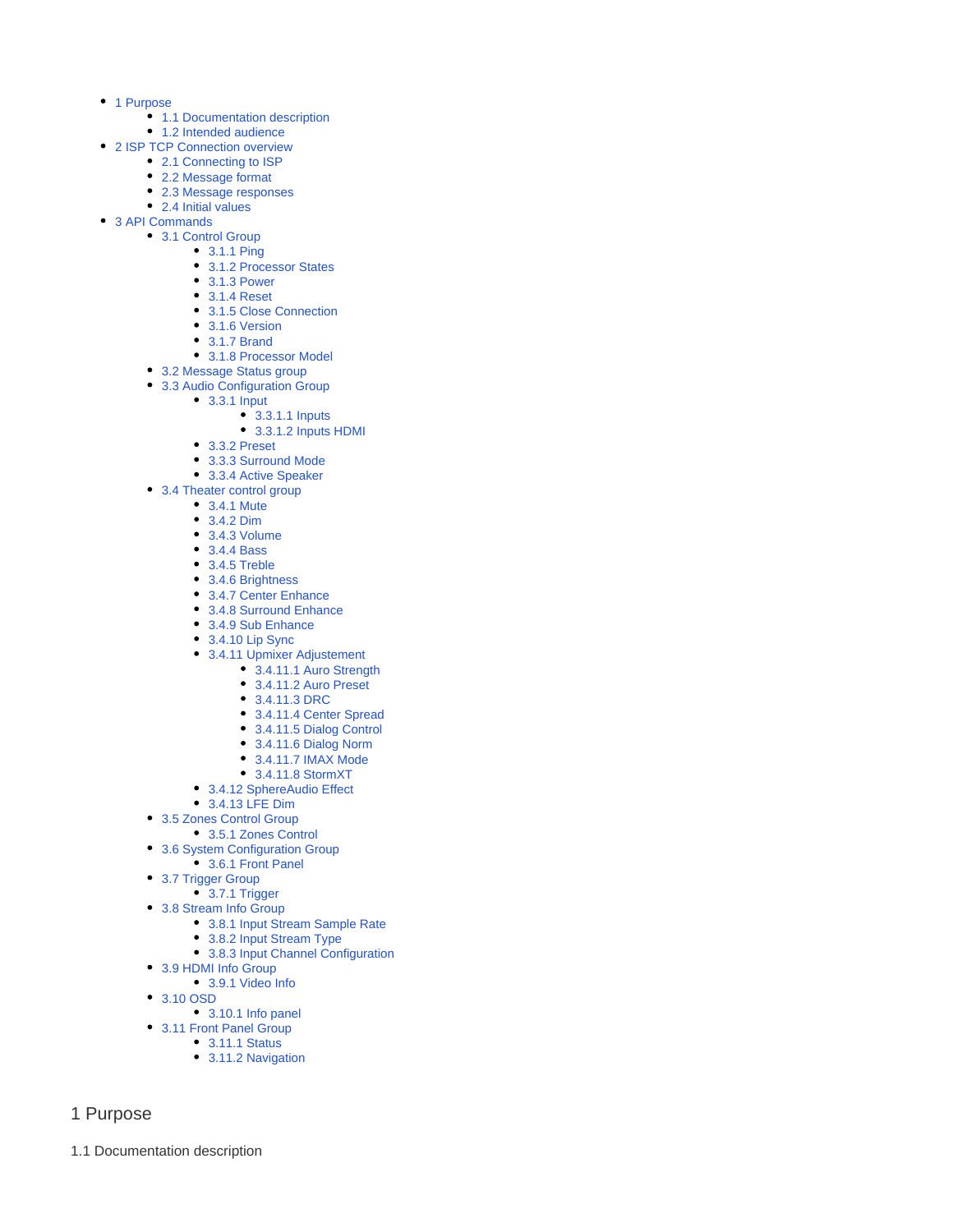This document describes the TCP/IP API Protocol for the ISP family of StormAudio Immersive Sound Processors.

#### <span id="page-3-0"></span>1.2 Intended audience

This manual is intended for anyone developing a device driver or application that needs to communicate with the ISP Audio Processor, such as automation or control systems or mobile applications. This document does not go into detail about how to write TCP/IP drivers, but rather explains the syntax and flow specific to the ISP family TCP/IP API.

For detailed information about the different features of the ISP Audio Processor family, please refer to the corresponding Product Reference Manual.

## <span id="page-3-1"></span>2 ISP TCP Connection overview

#### <span id="page-3-2"></span>2.1 Connecting to ISP

Any device capable of opening a TCP connection and sending character string data can communicate with the processor through the TCP API. The ISP listens to port 23 (Telnet) for incoming connections.

#### <span id="page-3-3"></span>2.2 Message format

Commands are sent/received as ASCII strings, and must be terminated by <LF> ("\x0A" is the escaped hexadecimal Line Feed, the equivalent of "\n"). Refer to section 3 for available commands.

#### <span id="page-3-4"></span>2.3 Message responses

Any valid command will be confirmed with a reply from the ISP. See section 3 below for details on the exact format of reply messages for each command.

**NOTE:** Any command not recognized by the ISP, or that is out of range will result in the text string "error" being returned.

If any parameter accessible by the API is changed by another process or interface, the new value will be broadcasted to all connected devices (e.g. turning on the mute by pressing the ISP front panel knob will send "ssp.mute.on" to all connected devices). This message is sent in the same format as the "read" commands described in the next section.

#### <span id="page-3-5"></span>2.4 Initial values

When a connection is first established, the current values of all parameters are sent to the device initiating the connection. Each value is sent as an individual message in the same format as a "read" command as described in the next section.

## <span id="page-3-6"></span>3 API Commands

API commands are divided into 8 groups.

#### <span id="page-3-7"></span>3.1 Control Group

Commands of this group are accessible when the ISP is in sleep mode and on mode.

#### <span id="page-3-8"></span>**3.1.1 Ping**

You can send at any time a keepalive command in order to check if the server is still alive.

| Command       | <b>Description</b>              | Response      |
|---------------|---------------------------------|---------------|
| ssp.keepalive | Check if server is still alive. | ssp.keepalive |

#### <span id="page-3-9"></span>**3.1.2 Processor States**

|  | Command Description | Response |
|--|---------------------|----------|
|--|---------------------|----------|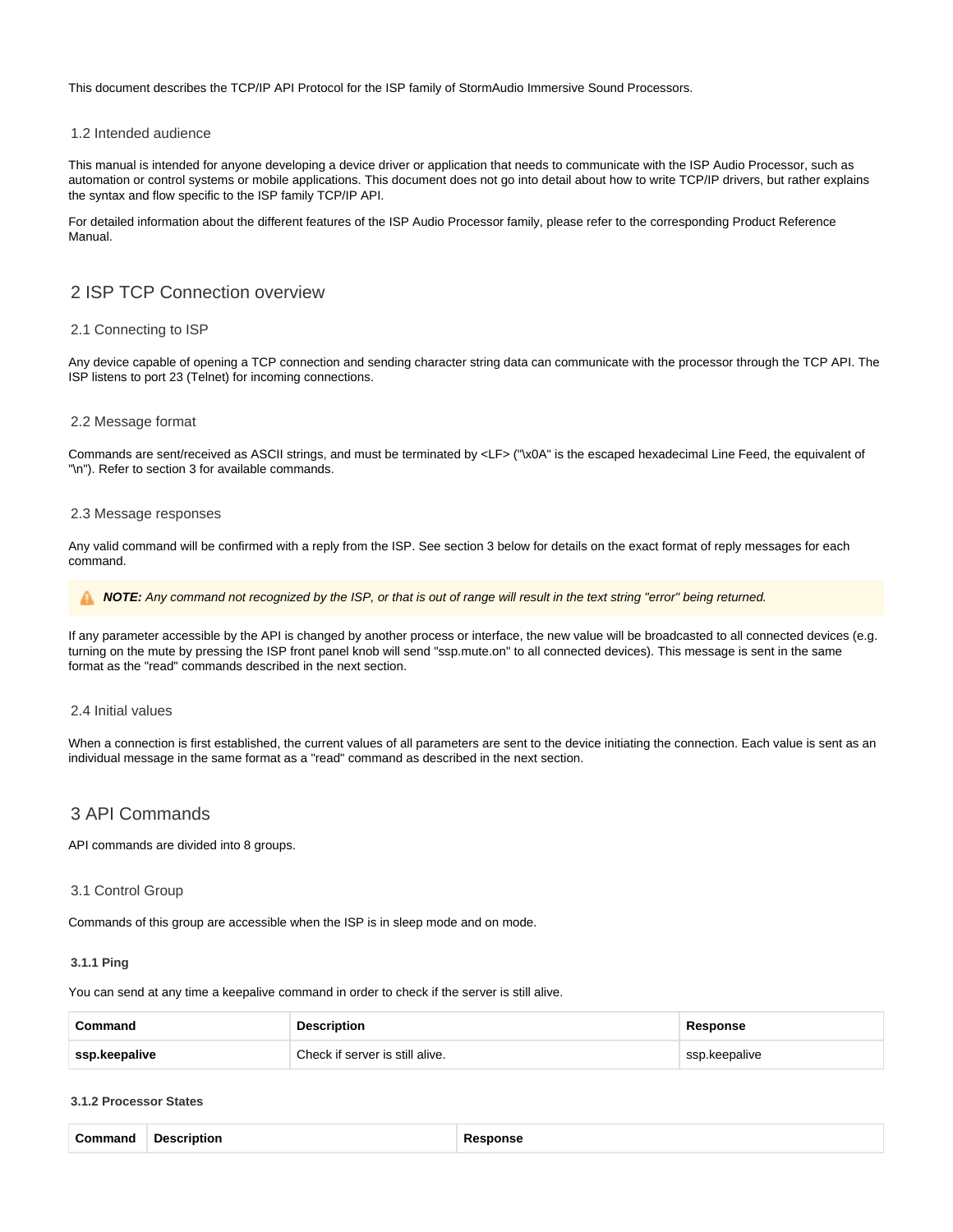| ssp.<br>procstate | Read current processor status. This value will be<br>updated if value is changed. | ssp.procstate.[xx], where:<br>• 0: processor is off (sleep mode)<br>• 1: processor is initialising or shutting down<br>if ssp.power is on, initialising<br>if ssp.power is off, shutting down<br>• 2: processor is on (out of sleep) |
|-------------------|-----------------------------------------------------------------------------------|--------------------------------------------------------------------------------------------------------------------------------------------------------------------------------------------------------------------------------------|
|-------------------|-----------------------------------------------------------------------------------|--------------------------------------------------------------------------------------------------------------------------------------------------------------------------------------------------------------------------------------|

#### <span id="page-4-0"></span>**3.1.3 Power**

Sleep mode power command.

| Command          | <b>Description</b>                   | Response                                                                                                    |
|------------------|--------------------------------------|-------------------------------------------------------------------------------------------------------------|
| ssp.power        | Read current power status.           | ssp.power.xx, where "xx" is "on" or "off".                                                                  |
| ssp.power.on     | Take processor out of sleep<br>mode. | ssp.power.on<br>NOTE: processor is fully operational when "ssp.procstate.[2]" command has been<br>received. |
| ssp.power.off    | Put processor into sleep mode.       | ssp.power.off                                                                                               |
| ssp.power.toggle | Toggle sleep mode state.             | ssp.power.xx, where "xx" is the result of the toggle operation - either "on" or "off".                      |

#### <span id="page-4-1"></span>**3.1.4 Reset**

#### Reset command.

| Command   | <b>Description</b>                                  | Response |
|-----------|-----------------------------------------------------|----------|
| ssp.reset | Execute processor reset.                            | n/a      |
|           | Processor will reboot, TCP connection will be lost. |          |

#### <span id="page-4-2"></span>**3.1.5 Close Connection**

Closing a connection will terminate the TCP connection to the ISP.

**NOTE:** This will not shutdown the API application. Upon reestablishing a TCP connection, all current values will be transmitted to the connecting device, and all groups will be enabled.

| Command   | <b>Description</b>    | Response  |
|-----------|-----------------------|-----------|
| ssp.close | Close TCP connection. | ssp.close |

#### <span id="page-4-3"></span>**3.1.6 Version**

Send the firmware version.

| Command       | <b>Description</b>         | Response                                                      |
|---------------|----------------------------|---------------------------------------------------------------|
| ssp.version * | Read the firmware version. | ssp. version. [xx], where "xx" is the current version number. |

#### <span id="page-4-4"></span>**3.1.7 Brand**

| ີomman⊾ | مور.<br>. | .<br>$\sim$ $\sim$ |  |  |  |  |
|---------|-----------|--------------------|--|--|--|--|
|---------|-----------|--------------------|--|--|--|--|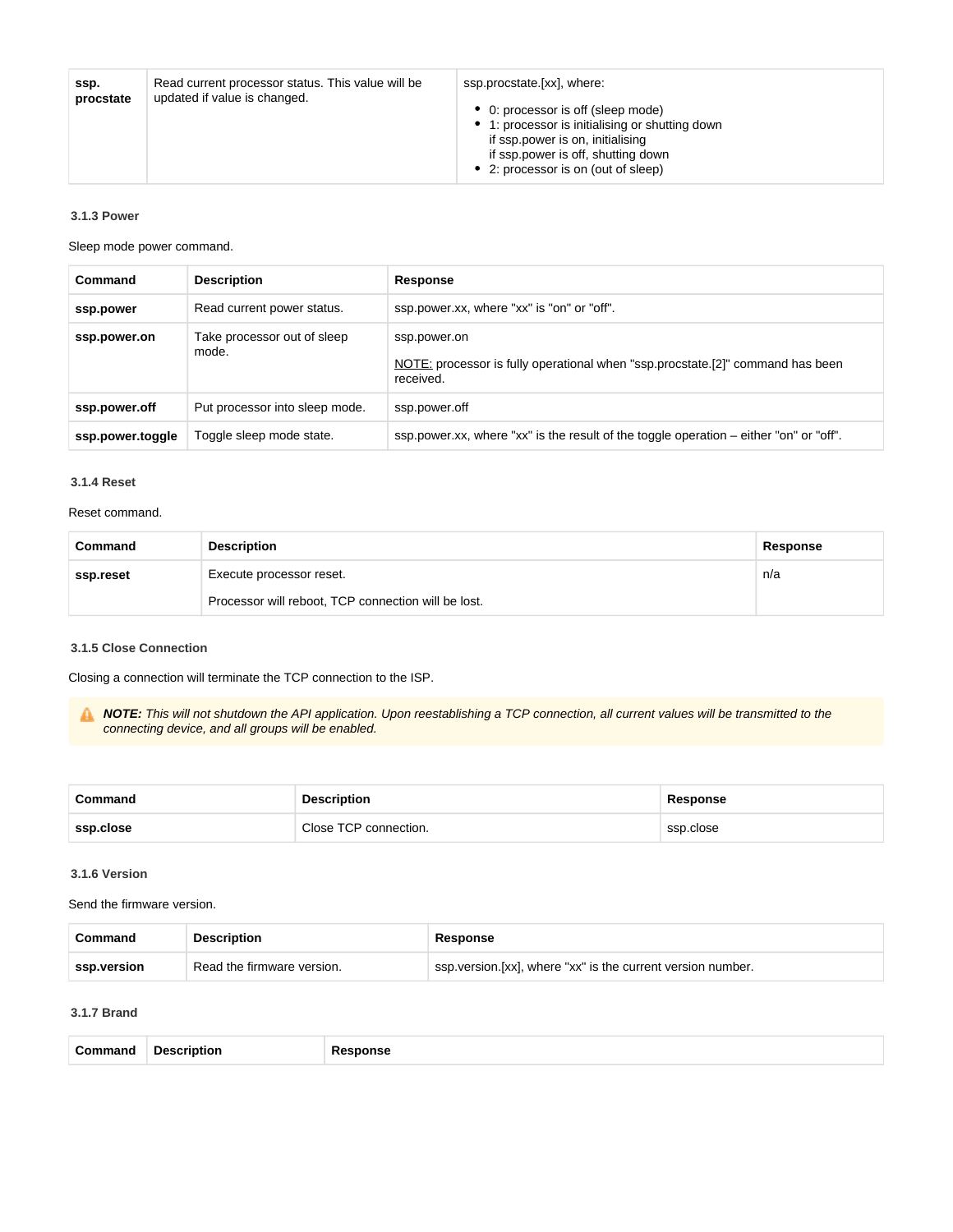| ssp.brand | Read current brand | ssp.brand.["BRAND"], where "BRAND" is the brand.   |
|-----------|--------------------|----------------------------------------------------|
|           |                    | <b>BRAND</b><br>• StormAudio<br>Bryston<br>• FOCAL |

#### <span id="page-5-0"></span>**3.1.8 Processor Model**

| Command   | <b>Description</b> | Response                                                                                                                                                           |
|-----------|--------------------|--------------------------------------------------------------------------------------------------------------------------------------------------------------------|
| ssp.model | Read current model | ssp.model.["MODEL"], where "MODEL" is the model.<br>• MODEL<br>$\cdot$ IISP<br>• Astral 16<br>• ISP Elite MK1<br>$\bullet$ SP4<br>• ISP Elite MK2<br>• ISP Core 16 |

## <span id="page-5-1"></span>3.2 Message Status group

The message status group is only accessible while the ISP in active mode. Any attempts to read or write to this group while the ISP is in sleep mode will return the message "**ssp.power.off**".

#### Messages table :

| Id | Message                                                          |
|----|------------------------------------------------------------------|
| 0  | $\mathbf{H}$                                                     |
|    | "Backup parameters in progress"                                  |
| 2  | "Restore parameters in progress"                                 |
| 3  | "Selective parameters in progress"                               |
|    | "Reset parameters in progress"                                   |
| 5  | "Firmware upgrade in progress"                                   |
| 6  | "Loading Dirac room calibration"                                 |
| 98 | "msg" where msg is the string message, max length 256 characters |
| 99 | $\mathbf{H}$                                                     |

| Command       | <b>Description</b>            | Response                                                                               |
|---------------|-------------------------------|----------------------------------------------------------------------------------------|
| ssp.msgstatus | Return current state message. | ssp.msgstatus.[xx], where "xx" is the Id of the message (see the messages table above) |

| Command      | <b>Description</b>   | Response                                                                                       |
|--------------|----------------------|------------------------------------------------------------------------------------------------|
| SSD.         | Return current state | ssp.msgstatusTxt.[xx, "msg"], where "xx" is the Id of the message and msg the message (see the |
| msgstatusTxt | message.             | messages table above)                                                                          |

## <span id="page-5-2"></span>3.3 Audio Configuration Group

<span id="page-5-4"></span><span id="page-5-3"></span>Audio configuration group is only accessible while the ISP in in active mode. Any attempts to read or write to this group while the ISP is in sleep mode will return the message "**ssp.power.off**".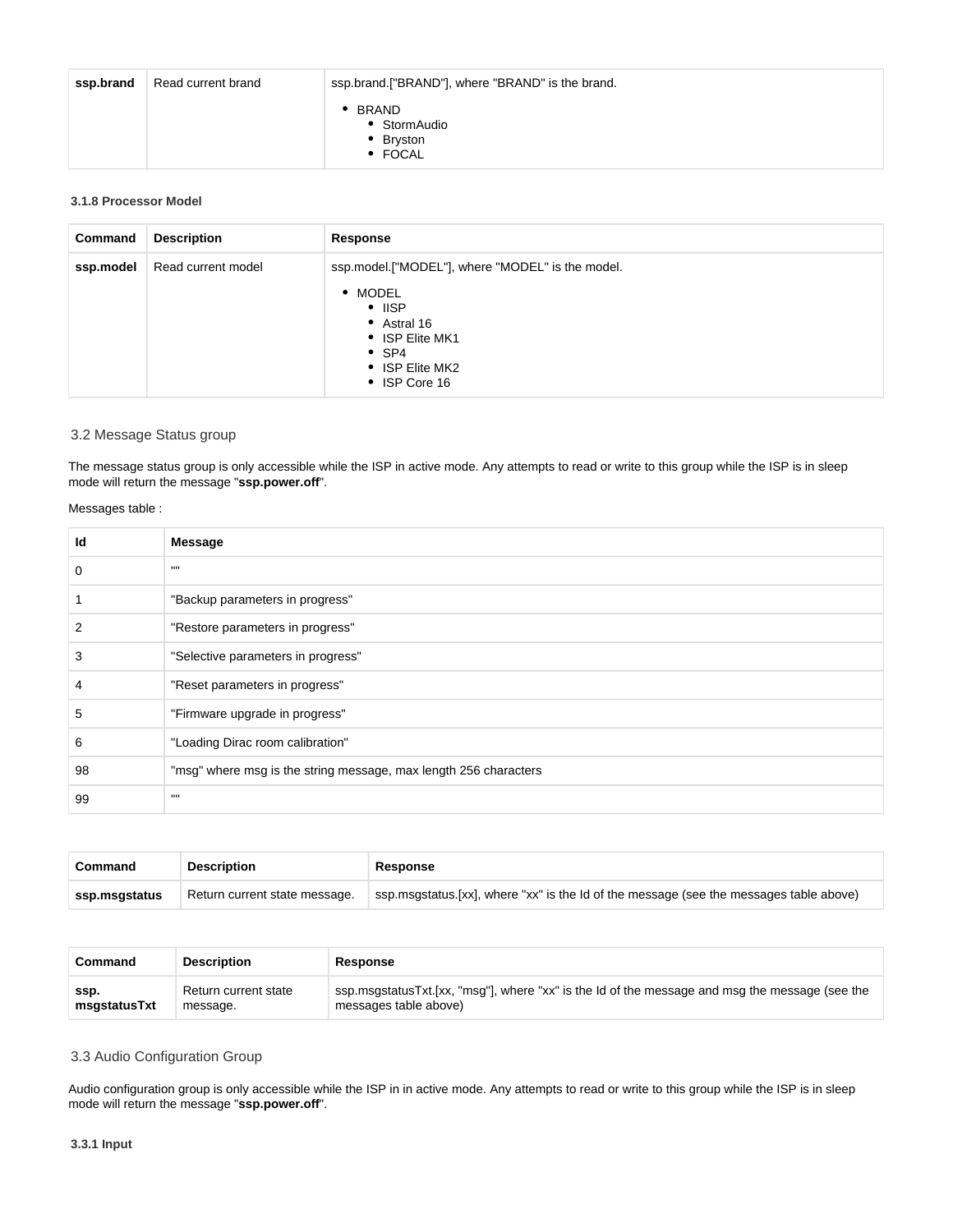## **3.3.1.1 Inputs**

## Select a pre-configured input.

| Command                 | <b>Description</b>                                                                                               | <b>Response</b>                                                                                                                                                                                                                                                                                                                                                                                                                                                                                                                                                                                                                                                                                                                                                                                                                                                                                                                                                                                                                                                                                                                                                                                       |
|-------------------------|------------------------------------------------------------------------------------------------------------------|-------------------------------------------------------------------------------------------------------------------------------------------------------------------------------------------------------------------------------------------------------------------------------------------------------------------------------------------------------------------------------------------------------------------------------------------------------------------------------------------------------------------------------------------------------------------------------------------------------------------------------------------------------------------------------------------------------------------------------------------------------------------------------------------------------------------------------------------------------------------------------------------------------------------------------------------------------------------------------------------------------------------------------------------------------------------------------------------------------------------------------------------------------------------------------------------------------|
| ssp.input               | Read active input number.                                                                                        | ssp.input.[xx], where "xx" is the current input ID.                                                                                                                                                                                                                                                                                                                                                                                                                                                                                                                                                                                                                                                                                                                                                                                                                                                                                                                                                                                                                                                                                                                                                   |
| ssp.input.[xx]          | Select input "xx". This value will be updated if<br>value changed.                                               | ssp.input.[xx], where "xx" is the active input ID after the operation.                                                                                                                                                                                                                                                                                                                                                                                                                                                                                                                                                                                                                                                                                                                                                                                                                                                                                                                                                                                                                                                                                                                                |
| ssp.inputZone2.<br>[xx] | Select Audio Zone2 IN "xx". This value will be<br>updated if value changed.                                      | ssp.inputZone2.[xx], where "xx" is the active input ID after the operation.<br>Or "0" if input ID have no Zone2 Audio IN.                                                                                                                                                                                                                                                                                                                                                                                                                                                                                                                                                                                                                                                                                                                                                                                                                                                                                                                                                                                                                                                                             |
| ssp.input.list          | List the attribute of all configured inputs. This<br>list is also changed when any field of an input<br>changes. | This command will start by sending "ssp.input.start" and then will<br>generate the following message for each configured input:<br>ssp.input.list.["NAME", ID, VIDEO IN ID, AUDIO IN ID, AUDIO ZONE2 IN<br>ID, RESERVED, DELAY, RESERVED], where:<br>"NAME" is the user readable name<br>٠<br>• ID is the input reference number (as used with ssp.input.[xx] and ssp.<br>inputZone2.[xx] above)<br>• VIDEO IN ID<br>$\bullet$ 0: None<br>• 1: HDMI 1<br>$\bullet$ 2: HDMI 2<br>• 3: HDMI 3<br>$\bullet$ 4: HDMI 4<br>$\bullet$ 5: HDMI 5<br>$\bullet$ 6: HDMI 6<br>• 7: HDMI 7<br>$\bullet$ 8: HDMI 8<br>AUDIO IN ID<br>$\bullet$ 0: None<br>$\bullet$ 1: HDMI 1<br>$\bullet$ 2: HDMI 2<br>• 3: HDMI 3<br>$\bullet$ 4: HDMI 4<br>$\bullet$ 5: HDMI 5<br>$\bullet$ 6: HDMI 6<br>• 7: HDMI 7<br>$\bullet$ 8: HDMI 8<br>$\bullet$ 9: Coax 4<br>• 10: Coax 5<br>• 11: Coax 6<br>• 12: RESERVED don't care<br>• 13: Optical 1<br>14: Optical 2<br>• 15: Optical 3<br>٠<br>16: 16ch AES<br>17: Roon Ready<br>• 18: Stereo 1 RCA<br>19: Stereo 2 RCA<br>20: Stereo 3 RCA<br>• 21: Stereo 4 RCA<br>• 22: Stereo 7+1 RCA<br>● 23: ARC/eARC<br>• 24: Stereo 5+1 RCA<br>• 25: Stereo XLR In<br>• 26: 32ch AES67 |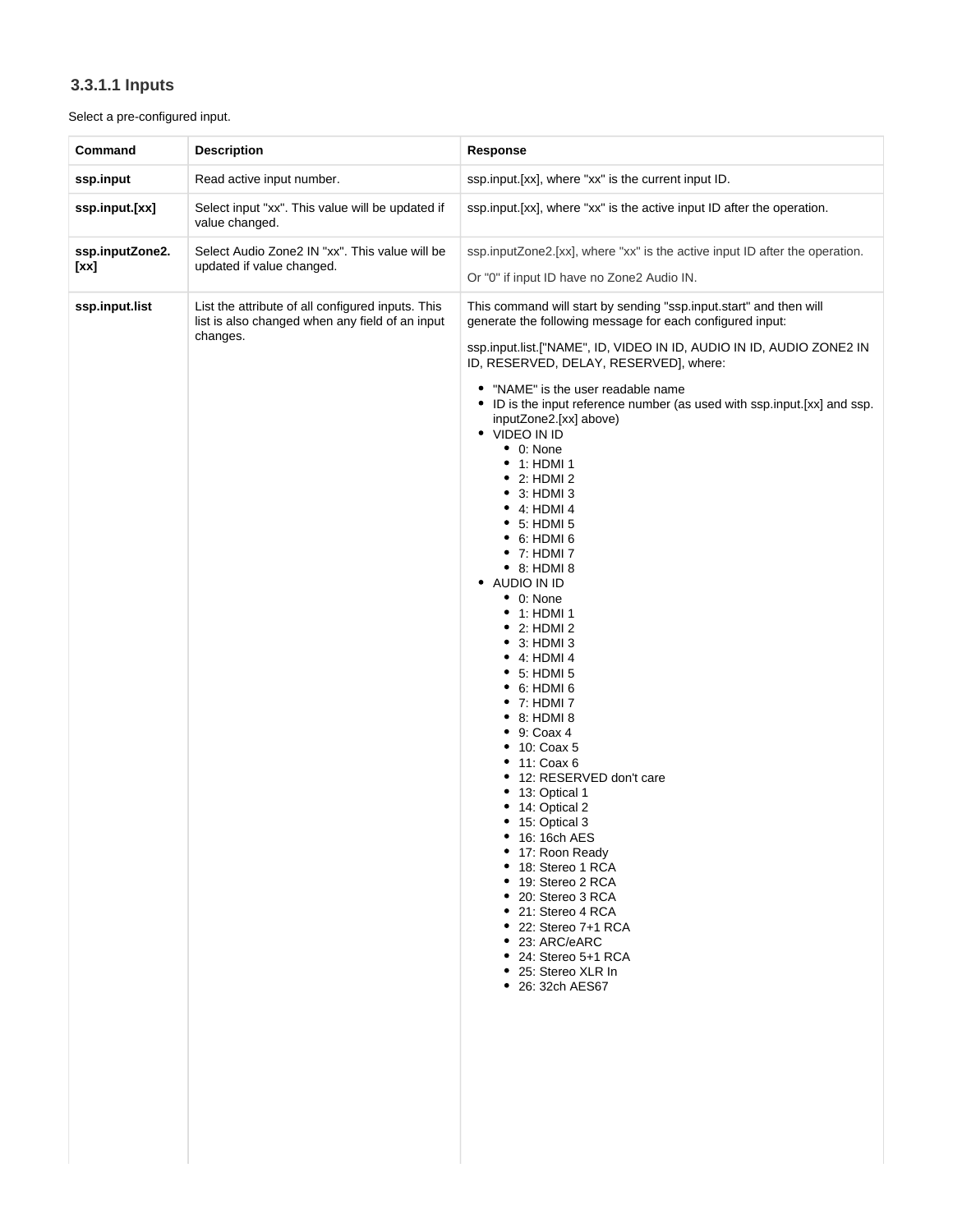| • AUDIO ZONE2 IN ID<br>$\bullet$ 0: None<br>• 1: HDMI 1<br>$\bullet$ 2: HDMI 2<br>$\bullet$ 3: HDMI 3<br>$\bullet$ 4: HDMI 4<br>$\bullet$ 5: HDMI 5<br>$\bullet$ 6: HDMI 6<br>• 7: HDMI 7<br>• 8: Not available<br>$\bullet$ 9: Coax 5<br>• 10: Coax 6<br>• 11: Coax 7<br>• 12: Not available<br>• 13: Optical 1<br>• 14: Optical 2<br>• 15: Optical 3<br>• 16: Not available<br>• 17: Not available<br>• 18: Stereo 1 RCA<br>• 19: Stereo 2 RCA<br>• 20: Stereo 3 RCA<br>• 21: Stereo 4 RCA<br>• 22: Not available<br>• 23: Not available<br>• 24: Not available<br>• 25: Stereo XLR In<br>• 26: Not available<br>$\bullet$ 27: ARC 2<br>• RESERVED don't care<br>• DELAY value defined by installer in Inputs page<br>• RESERVED don't care |
|-----------------------------------------------------------------------------------------------------------------------------------------------------------------------------------------------------------------------------------------------------------------------------------------------------------------------------------------------------------------------------------------------------------------------------------------------------------------------------------------------------------------------------------------------------------------------------------------------------------------------------------------------------------------------------------------------------------------------------------------------|
|-----------------------------------------------------------------------------------------------------------------------------------------------------------------------------------------------------------------------------------------------------------------------------------------------------------------------------------------------------------------------------------------------------------------------------------------------------------------------------------------------------------------------------------------------------------------------------------------------------------------------------------------------------------------------------------------------------------------------------------------------|

## <span id="page-7-0"></span>**3.3.1.2 Inputs HDMI**

Select a pre-configured input HDMI. This feature is only available with 7+2 eARC board.

| Command                                   | <b>Description</b>                                                                                                             | Response                                                                                                                                                       |
|-------------------------------------------|--------------------------------------------------------------------------------------------------------------------------------|----------------------------------------------------------------------------------------------------------------------------------------------------------------|
| ssp.<br>inputHdmiMatrix<br>Mode           | Read Hdmi Matrix mode state.                                                                                                   | ssp.inputHdmiMatrixMode.[xx], where "xx"<br>$\bullet$ 0: Mirror<br>$\bullet$ 1: Zone2 A/V<br>• 2: Pass Through<br>"error" if HdmiMatrix license not activated. |
| ssp.<br><i>inputHdmiPassT</i><br>hru.[xx] | Select the input that will be used for HDMI Pass<br>Through, xx is the ID of the input, as returned<br>by ssp.input.list or 0. | ssp.inputHdmiPassThru.[xx]<br>"error" if HdmiMatrix license not activated.<br>"error" if Matrix mode state is not corresponding to Pass Through.               |

## <span id="page-7-1"></span>**3.3.2 Preset**

Select a pre-configured preset.

| Command             | <b>Description</b>         | Response                                                                  |
|---------------------|----------------------------|---------------------------------------------------------------------------|
| ssp.preset          | Read active preset number. | ssp.preset. [xx], where "xx" is the current preset ID.                    |
| ssp.preset.<br>[xx] | Select preset "xx".        | ssp.preset. [xx], where "xx" is the active preset ID after the operation. |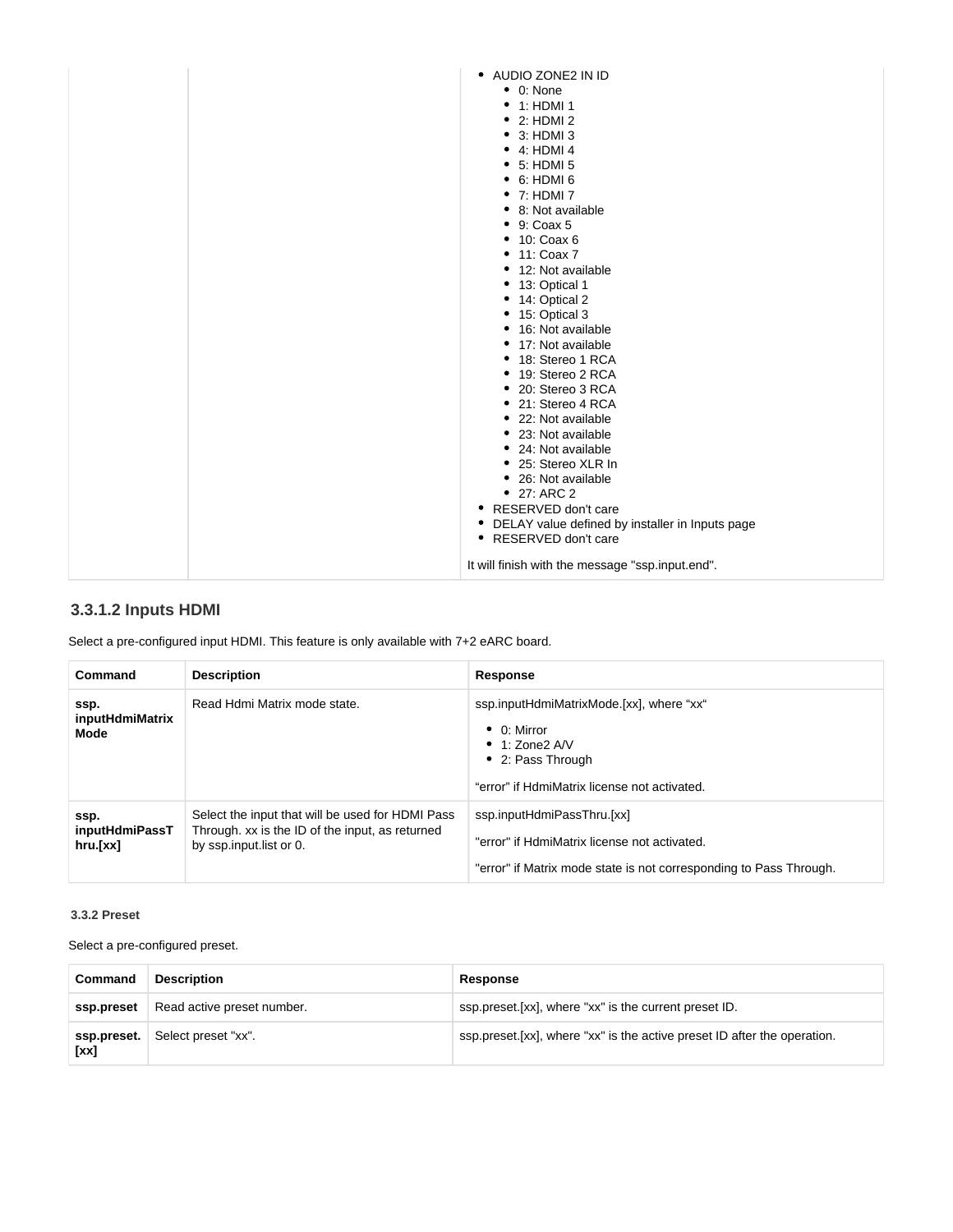| ssp.preset.<br>list   | List the attribute of all configured presets.<br>This list is also send when either the name or the<br>active state of a preset changes. | This command will start by sending "ssp.preset.start" and then will<br>generate the following message for each configured preset:<br>ssp.preset.list.["NAME", ID, "["ID of zone", "ID of zone", ""]",<br>SPHEREAUDIO, RESERVED, RESERVED, RESERVED, RESERVED],<br>where:<br>NAME is the user readable name<br>ID is the preset reference number (as used with preset. [xx] above)<br>$\bullet$ ID of zone<br>• see section Zones<br>• SPHEREAUDIO THEATER<br>$\bullet$ 0: off<br>$\bullet$ 1: on<br>Similarly, with the WebUI, when a preset whose the theater is<br>SphereAudio is selected, parameters below shall be grayed<br>(Master Volume, Mute, Vol Dim, Center Enhance, Surround<br>Enhance, Sub Enhance, Bass, Treble, Brightness, Lipsync and<br>LFE Dim).<br>Furthermore, this will active SphereAudio Effect parameter.<br>• RESERVED don't care<br>• RESERVED don't care<br>• RESERVED don't care<br>• RESERVED don't care<br>It will finish with the message "ssp.preset.end". |
|-----------------------|------------------------------------------------------------------------------------------------------------------------------------------|-----------------------------------------------------------------------------------------------------------------------------------------------------------------------------------------------------------------------------------------------------------------------------------------------------------------------------------------------------------------------------------------------------------------------------------------------------------------------------------------------------------------------------------------------------------------------------------------------------------------------------------------------------------------------------------------------------------------------------------------------------------------------------------------------------------------------------------------------------------------------------------------------------------------------------------------------------------------------------------------------|
| ssp.preset.<br>custom | Read the status of the preset, if the preset selected<br>matches the current speaker and EQ selected.                                    | ssp.preset.custom.xx, where "xx" is "on" when the preset selected does not<br>match the current speaker and EQ selected or Speaker or EQ is in edit<br>mode, and "off" if it matches.                                                                                                                                                                                                                                                                                                                                                                                                                                                                                                                                                                                                                                                                                                                                                                                                         |

## <span id="page-8-0"></span>**3.3.3 Surround Mode**

Apply surround mode on active Theater.

| Command                       | <b>Description</b>                           | <b>Response</b>                                                                                                                                                                                                                                                                                                                                                                                                                                                                        |
|-------------------------------|----------------------------------------------|----------------------------------------------------------------------------------------------------------------------------------------------------------------------------------------------------------------------------------------------------------------------------------------------------------------------------------------------------------------------------------------------------------------------------------------------------------------------------------------|
| ssp.<br>surroundmode          | Read preferred upmix<br>/surround processing | ssp.surroundmode.[xx], where "xx" is the current preferred upmix/surround processing ID.                                                                                                                                                                                                                                                                                                                                                                                               |
| ssp.<br>surroundmode.<br>[xx] | Select surround mode "xx".                   | Set preferred upmix.                                                                                                                                                                                                                                                                                                                                                                                                                                                                   |
| ssp.<br>surroundmode.<br>list | List all available surround<br>modes.        | This command will generate the following message for each preferred umpix/surround<br>processing mode available:<br>ssp.surroundmode.list.["NAME", ID], where:<br>NAME is the user readable name<br>• ID is the reference number (as used with ssp.surroundmode.[xx] above)<br>$\bullet$ 0: Native<br>• 1: Stereo Downmix<br>• 2: Dolby Surround<br>• 3: DTS Neural:X<br>• 4: Auro-Matic<br>The response starts with "ssp.surroundmode.start" and end with "ssp.surroundmode.<br>end". |
| ssp.allowedmode               | Read active surround modes.                  | ssp.allowedmode.[xx], where "xx" is the active upmix/surround mode:<br>$\bullet$ 0: Native<br>• 1: Stereo Downmix<br>• 2: Dolby Surround<br>• 3: DTS Neural:X<br>• 4: Auro-Matic                                                                                                                                                                                                                                                                                                       |

Immersive Sound can't be upmixed. That is why we have **ssp.surroundmode** and **ssp.allowedmode** commands.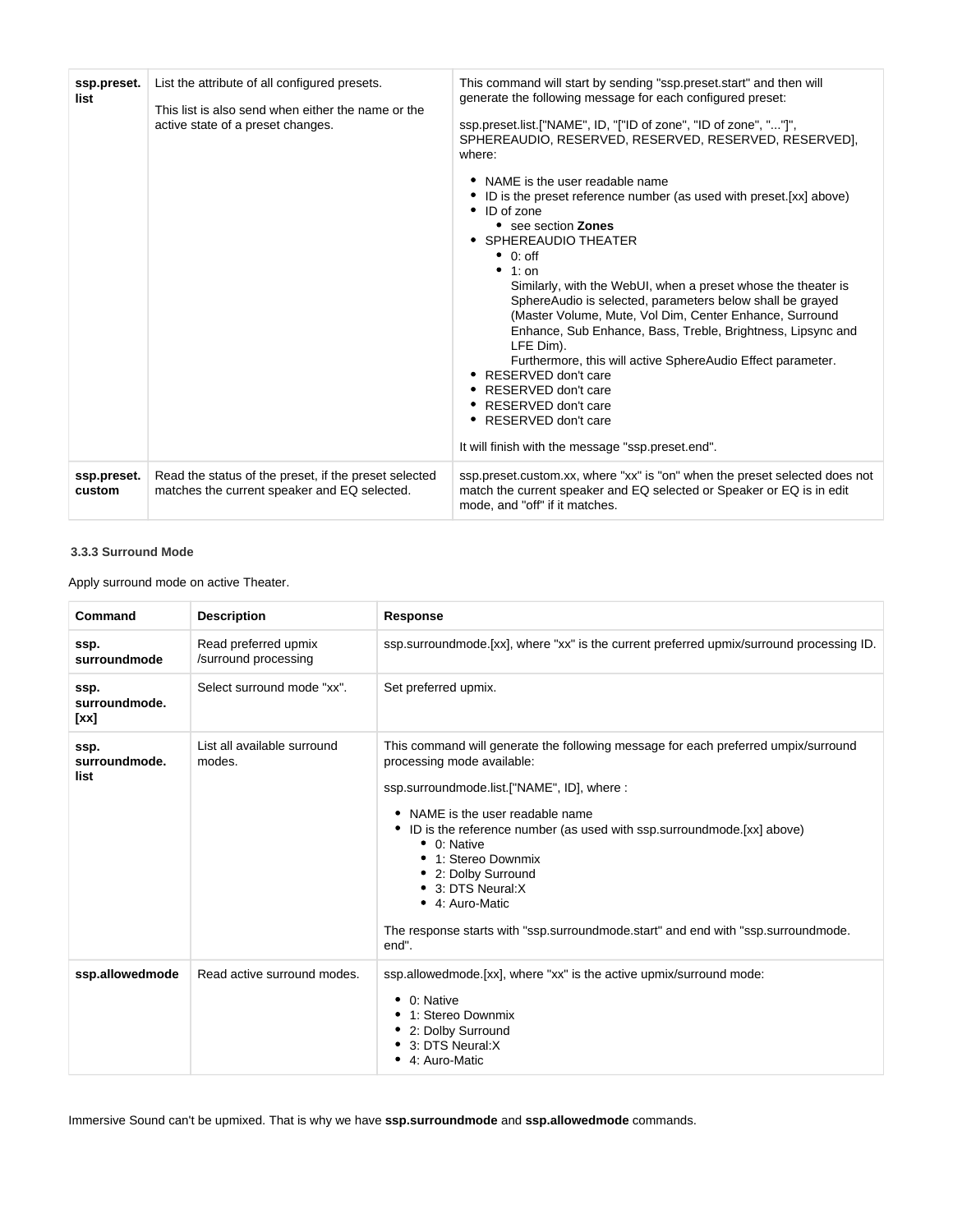Each time where **ssp.surroundmode** value is different than **ssp.allowedmode** value, you shall displayed and grayed the text linked with value comming from **ssp.surroundmode**.

That's means surround mode selected by user is not engaged. Real active surround is define by **ssp.allowedmode**.

i.e: If you play DTS:X content you can't engaged Dolby Surround or Auro-Matic upmixer.

- If **ssp.surroundmode** returned a value equal to **ssp.allowedmode** equal to "0". You shall displayed "Native"
- If **ssp.surroundmode** returned a value equal to **ssp.allowedmode** equal to "1". You shall displayed "Stereo Downmix"
- If **ssp.surroundmode** returned a value different than **ssp.allowedmode**. You shall displayed and grayed "Dolby Surround"

- If **ssp.surroundmode** returned a value equal to **ssp.allowedmode** equal to "3". You shall displayed "DTS Neural:X"

- If **ssp.surroundmode** returned a value diferent than **ssp.allowedmode**. You shall display and grayed "Auro-Matic"

#### <span id="page-9-0"></span>**3.3.4 Active Speaker**

| Command         | <b>Description</b>                                                                     | Response                                                      |  |
|-----------------|----------------------------------------------------------------------------------------|---------------------------------------------------------------|--|
| SSD.<br>speaker | Read current unique speaker config ID. This value will be updated if<br>value changed. | ssp.speaker.[xx], where "xx" the unique speaker<br>config ID. |  |
|                 |                                                                                        | 0 means preset without Theater                                |  |

#### <span id="page-9-1"></span>3.4 Theater control group

Theater control group is only accessible while the ISP in in active mode. Any attempts to read or write to this group while the ISP is in sleep mode will return the message "**ssp.power.off**".

#### <span id="page-9-2"></span>**3.4.1 Mute**

Apply audio mute on active Theater.

| Command             | <b>Description</b>              | Response                                                                                     |
|---------------------|---------------------------------|----------------------------------------------------------------------------------------------|
| ssp.mute            | Read current mute status.       | ssp.mute.xx, where "xx" is "on" or "off".                                                    |
| ssp.mute.on         | Turn on mute (outputs are off). | ssp.mute.on                                                                                  |
| ssp.mute.<br>off    | Turn off mute (outputs are on). | ssp.mute.off                                                                                 |
| ssp.mute.<br>toggle | Toggle mute state.              | ssp.mute.xx, where "xx" is the result of<br>the toggle operation $-$ either "on" or<br>"off" |

#### <span id="page-9-3"></span>**3.4.2 Dim**

Apply volume dimming based on the Dim Level setting on active Theater.

| Command            | <b>Description</b>                    | Response                                                                                |
|--------------------|---------------------------------------|-----------------------------------------------------------------------------------------|
| ssp.dim            | Read current dim status.              | ssp.dim.xx, where "xx" is "on" or "off".                                                |
| ssp.dim.on         | Turn on dim (volume is reduced)       | ssp.dim.on                                                                              |
| ssp.dim.off        | Turn off dim (volume is not reduced). | ssp.dim.off                                                                             |
| ssp.dim.<br>toggle | Toggle dim state.                     | ssp.dim.xx, where "xx" is the result of the<br>toggle operation – either "on" or "off". |

#### <span id="page-9-4"></span>**3.4.3 Volume**

Apply audio volume on active Theater.

| Command | Description                | Response                                                  |
|---------|----------------------------|-----------------------------------------------------------|
| ssp.vol | Read current volume level. | ssp.vol.[-xx], where "xx" is the current<br>volume level. |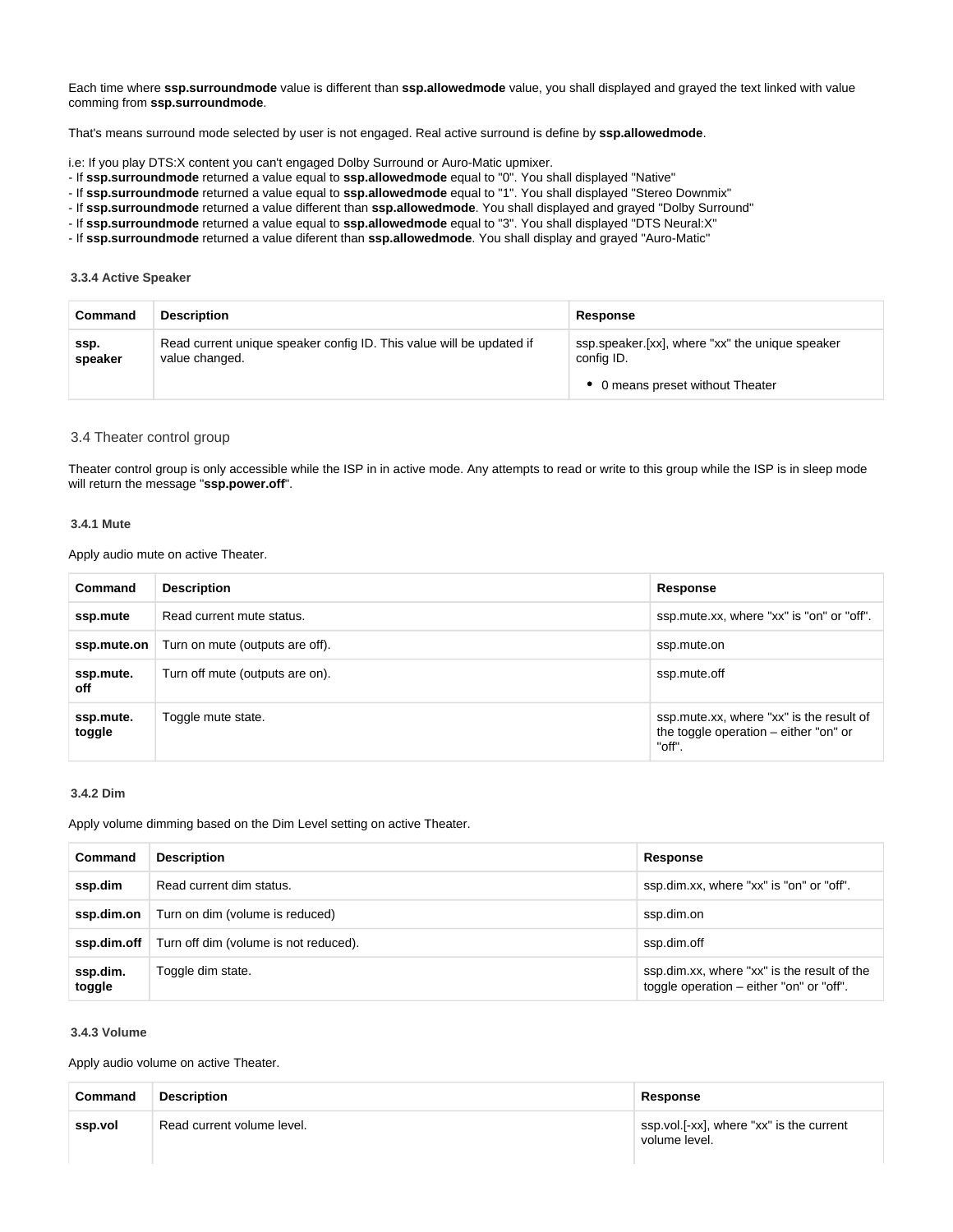|                   |                                                                                                                                               | Range value from -0 to -100.                                          |
|-------------------|-----------------------------------------------------------------------------------------------------------------------------------------------|-----------------------------------------------------------------------|
| ssp.vol.up        | Add 1.0dB to the current volume level. If the volume is less than 1.0dB from the<br>maximum volume, the volume will be set to maximum.        | ssp.vol.[-xx], where "xx" is the volume<br>level after the operation. |
| ssp.vol.<br>down  | Subtract 1.0dB from the current volume level. If the volume is less than 1.0dB from<br>the minimum volume, the volume will be set to minimum. | ssp.vol.[-xx], where "xx" is the volume<br>level after the operation. |
| ssp.vol.[-<br>xx] | Set volume to "xx".                                                                                                                           | ssp.vol.[-xx], where "xx" is the volume<br>level after the operation. |

## <span id="page-10-0"></span>**3.4.4 Bass**

Apply Bass tone control on active Theater.

Bass control limitation is depending on WebUI Settings, Audio Control Range MAX.

| Command           | <b>Description</b>                                                                                                                        | Response                                                                                        |
|-------------------|-------------------------------------------------------------------------------------------------------------------------------------------|-------------------------------------------------------------------------------------------------|
| ssp.bass          | Read current bass (tone) level.                                                                                                           | ssp.bass.[xx], where "xx" is the current<br>bass level.<br>Range value from -6 to 6. Step 1 dB. |
| ssp.bass.<br>up   | Add 1.0dB to the current bass level. If the bass level is less than 1.0dB from the<br>maximum value, the control will be set to maximum.  | ssp.bass.[xx], where "xx" is the bass<br>level after the operation.                             |
| ssp.bass.<br>down | Subtract 1.0dB from the current bass level. If the bass is less than 1.0dB from the<br>minimum value, the control will be set to minimum. | ssp.bass.[xx], where "xx" is the bass<br>level after the operation.                             |
| ssp.bass.<br>[xx] | Set bass tone control to "xx".                                                                                                            | ssp.bass.[xx], where "xx" is the level<br>after the operation.                                  |

## <span id="page-10-1"></span>**3.4.5 Treble**

Apply Treble tone control on active Theater.

Treble control limitation is depending on WebUI Settings, Audio Control Range MAX.

| Command                | <b>Description</b>                                                                                                                            | Response                                                                                          |
|------------------------|-----------------------------------------------------------------------------------------------------------------------------------------------|---------------------------------------------------------------------------------------------------|
| ssp.treb               | Read current treble (tone) level.                                                                                                             | ssp.treb.[xx], where "xx" is the current<br>treble level.<br>Range value from -6 to 6. Step 1 dB. |
| ssp.treb.<br><b>up</b> | Add 1.0dB to the current treble level. If the treble level is less than 1.0dB from the<br>maximum value, the control will be set to maximum.  | ssp.treb.[xx], where "xx" is the treble<br>level after the operation.                             |
| ssp.treb.<br>down      | Subtract 1.0dB from the current treble level. If the treble is less than 1.0dB from the<br>minimum value, the control will be set to minimum. | ssp.treb.[xx], where "xx" is the treble<br>level after the operation.                             |
| ssp.treb.<br>[xx]      | Set treble tone control to "xx".                                                                                                              | ssp.treb.[xx], where "xx" is the level after<br>the operation.                                    |

## <span id="page-10-2"></span>**3.4.6 Brightness**

Apply Brightness on active Theater.

Center Brightness limitation is depending on WebUI Settings, Audio Control Range MAX.

| Command               | <b>Description</b>                                                                                                                             | Response                                                                                                    |
|-----------------------|------------------------------------------------------------------------------------------------------------------------------------------------|-------------------------------------------------------------------------------------------------------------|
| ssp.brightness        | Read current brightness level.                                                                                                                 | ssp.brightness.[xx], where "xx" is the<br>current brightness level.<br>Range value from -6 to 6. Step 1 dB. |
| ssp.<br>brightness.up | Add 1.0dB to the current brightness level. If the brightness is less than 1.0dB from the<br>maximum value, the control will be set to maximum. | ssp.brightness.[xx], where "xx" is the<br>current brightness level.                                         |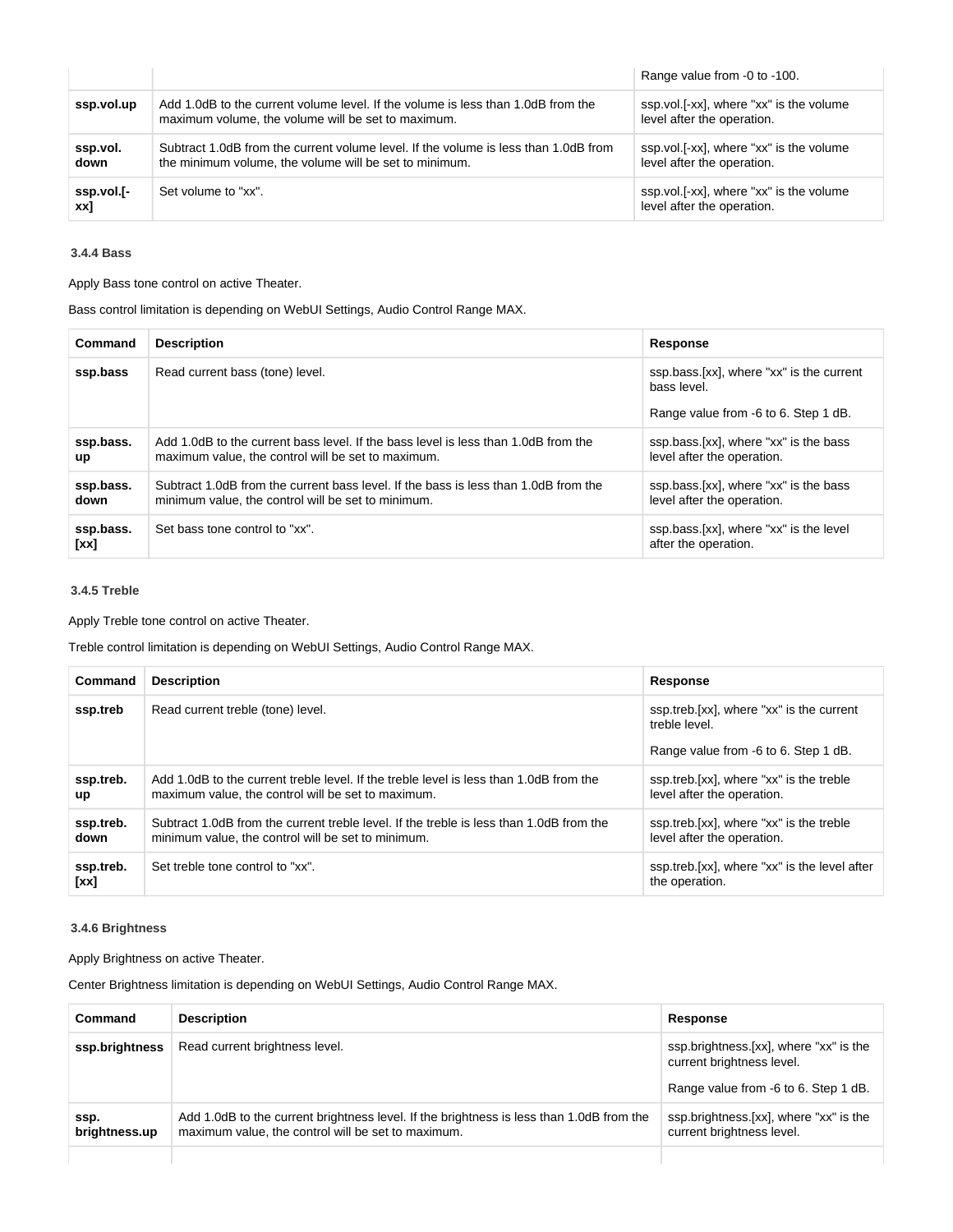| ssp.<br>brightness.<br>down | Subtract 1.0dB from the current brightness level. If the brightness is less than 1.0dB<br>from the minimum value, the control will be set to minimum. | ssp.brightness.[xx], where "xx" is the<br>current brightness level.  |
|-----------------------------|-------------------------------------------------------------------------------------------------------------------------------------------------------|----------------------------------------------------------------------|
| ssp.<br>brightness.[xx]     | Set brightness control to "xx".                                                                                                                       | ssp.brightness.[xx], where "xx" is the<br>level after the operation. |

### <span id="page-11-0"></span>**3.4.7 Center Enhance**

Apply Center Enhance on active Theater.

Center Enhance control limitation is depending on WebUI Settings, Audio Control Range MAX.

| Command           | <b>Description</b>                                                                                                                                             | <b>Response</b>                                                                                           |
|-------------------|----------------------------------------------------------------------------------------------------------------------------------------------------------------|-----------------------------------------------------------------------------------------------------------|
| ssp.c en          | Read current center enhance level.                                                                                                                             | ssp.c_en.[xx], where "xx" is the<br>current center enhance level.<br>Range value from -6 to 6. Step 1 dB. |
| ssp.c_en.<br>up   | Add 1.0dB to the current center enhance level. If the center enhance level is less than 1.0<br>dB from the maximum value, the control will be set to maximum.  | ssp.c_en.[xx], where "xx" is the<br>current center enhance level.                                         |
| ssp.c_en.<br>down | Subtract 1.0dB from the current center enhance level. If the center enhance is less than 1.0<br>dB from the minimum value, the control will be set to minimum. | ssp.c_en.[xx], where "xx" is the<br>current center enhance level.                                         |
| ssp.c_en.<br>[xx] | Set center enhance control to "xx".                                                                                                                            | ssp.c_en.[xx], where "xx" is the level<br>after the operation.                                            |

#### <span id="page-11-1"></span>**3.4.8 Surround Enhance**

Apply Surround Enhance on active Theater.

Surround Enhance control limitation is depending on WebUI Settings, Audio Control Range MAX.

| Command                | <b>Description</b>                                                                                                                                                | Response                                                                                                    |
|------------------------|-------------------------------------------------------------------------------------------------------------------------------------------------------------------|-------------------------------------------------------------------------------------------------------------|
| ssp.s_en               | Read current surround enhance level.                                                                                                                              | ssp.s_en.[xx], where "xx" is the<br>current surround enhance level.<br>Range value from -6 to 6. Step 1 dB. |
|                        |                                                                                                                                                                   |                                                                                                             |
| ssp.s en.<br><b>up</b> | Add 1.0dB to the current surround enhance level. If the surround enhance level is less than<br>1.0dB from the maximum value, the control will be set to maximum.  | ssp.s_en.[xx], where "xx" is the<br>current surround enhance level.                                         |
| ssp.s_en.<br>down      | Subtract 1.0dB from the current surround enhance level. If the surround enhance is less<br>than 1.0dB from the minimum value, the control will be set to minimum. | ssp.s_en.[xx], where "xx" is the<br>current surround enhance level.                                         |
| ssp.s_en.<br>[xx]      | Set surround enhance control to "xx".                                                                                                                             | ssp.s_en.[xx], where "xx" is the level<br>after the operation.                                              |

#### <span id="page-11-2"></span>**3.4.9 Sub Enhance**

Apply Sub Enhance on active Theater.

Sub Enhance control limitation is depending on WebUI Settings, Audio Control Range MAX.

| Command                 | <b>Description</b>                                                                                                                                      | Response                                                                                                 |
|-------------------------|---------------------------------------------------------------------------------------------------------------------------------------------------------|----------------------------------------------------------------------------------------------------------|
| ssp.sub_en              | Read current sub enhance level.                                                                                                                         | ssp.sub_en.[xx], where "xx" is the<br>current sub enhance level.<br>Range value from -6 to 6. Step 1 dB. |
| ssp.<br>sub en.up       | Add 1.0dB to the current sub enhance level. If the sub enhance level is less than 1.0dB<br>from the maximum value, the control will be set to maximum.  | ssp.sub_en.[xx], where "xx" is the<br>current sub enhance level.                                         |
| ssp.<br>sub en.<br>down | Subtract 1.0dB from the current sub enhance level. If the sub enhance is less than 1.0dB<br>from the minimum value, the control will be set to minimum. | ssp.sub_en.[xx], where "xx" is the<br>current sub enhance level.                                         |
|                         |                                                                                                                                                         |                                                                                                          |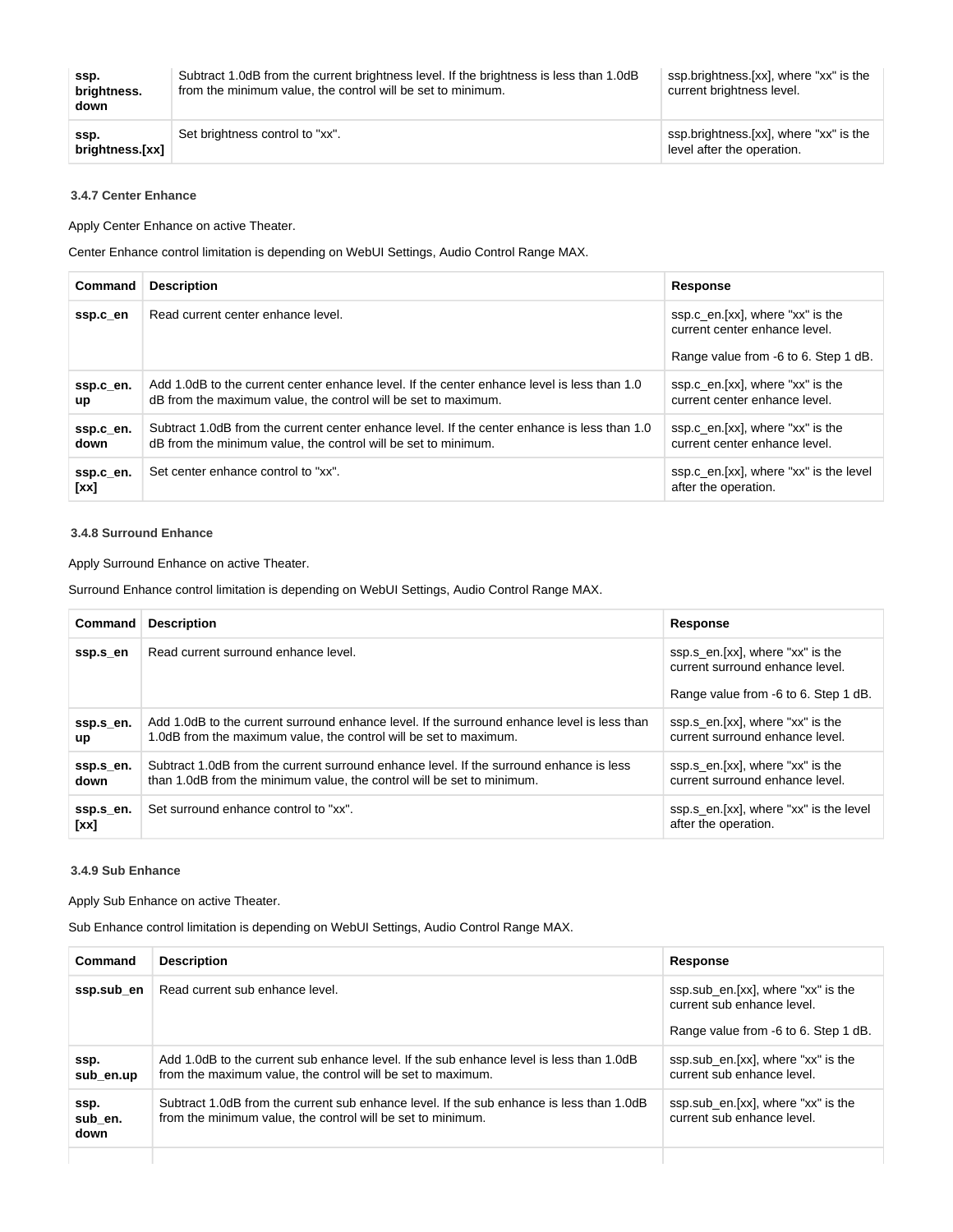## <span id="page-12-0"></span>**3.4.10 Lip Sync**

Apply Lip Sync on active Theater.

| Command                  | <b>Description</b>                                                                                                                                           | Response                                                                                                                                                                                  |
|--------------------------|--------------------------------------------------------------------------------------------------------------------------------------------------------------|-------------------------------------------------------------------------------------------------------------------------------------------------------------------------------------------|
| ssp.<br>lipsync          | Read current lip sync level.                                                                                                                                 | ssp.lipsync. [xx], where "xx" is the current lip sync<br>delay level.<br>From - (WebUI Inputs page, AV Delay param +<br>WebUI Settings page, AV Zone Delay param) to<br>100ms. Step 1 ms. |
| ssp.<br>lipsync.<br>up   | Add 5 ms to the current lip sync level. If the lip sync level is less than 5 ms<br>from the maximum value, the control will be set to maximum.               | ssp.lipsync. [xx], where "xx" is the current lip sync<br>delay level.                                                                                                                     |
| ssp.<br>lipsync.<br>down | Subtract 5 ms from the current lip sync level. If the current lip sync level is<br>less than 5ms from the minimum value, the control will be set to minimum. | ssp.lipsync.[xx], where "xx" is the current lip sync<br>delay level.                                                                                                                      |
| ssp.<br>lipsync.<br>[xx] | Set lip sync delay to "xx".                                                                                                                                  | ssp.lipsync.[xx], where "xx" is the level after the<br>operation.                                                                                                                         |

### <span id="page-12-1"></span>**3.4.11 Upmixer Adjustement**

## <span id="page-12-2"></span>**3.4.11.1 Auro Strength**

Auro Strength shall be visible only if "allowed" field is set to Auro-Matic.

The following table indicate when Auro Strengh parameter is Visible or Not Visible.

| <b>Active Surround</b> | <b>Preset without SphereAudio</b> | <b>Preset with SphereAudio</b> |
|------------------------|-----------------------------------|--------------------------------|
| (allowed)              |                                   |                                |
| Native                 | Not Visible                       | Not Visible                    |
| Stereo Downmix         | Not Visible                       | Not Visible                    |
| Dolby Surround         | Not Visible                       | Not Visible                    |
| DTS Neural:X           | Not Visible                       | Not Visible                    |
| Auro-Matic             | Visible                           | Visible                        |

Command description.

| Command                                                                                                              | <b>Description</b>         | Response                                                                      |
|----------------------------------------------------------------------------------------------------------------------|----------------------------|-------------------------------------------------------------------------------|
| ssp.aurostrength.[xx], where "xx" is the current strength.<br>Read active Auro strength setting.<br>ssp.aurostrength |                            |                                                                               |
|                                                                                                                      |                            | Value from 0 to 15.                                                           |
| ssp.aurostrength.[xx]                                                                                                | Set Auro strength to "xx". | ssp.aurostrength.[xx], where "xx" is the active strength after the operation. |

## <span id="page-12-3"></span>**3.4.11.2 Auro Preset**

Auro Preset shall be visible only if "allowed" field is set to Auro-Matic.

The following table indicate when Auro Preset parameter is Visible or Not Visible.

| <b>Active Surround</b> | <b>Preset without SphereAudio</b> | <b>Preset with SphereAudio</b> |
|------------------------|-----------------------------------|--------------------------------|
| (allowed)              |                                   |                                |
|                        |                                   |                                |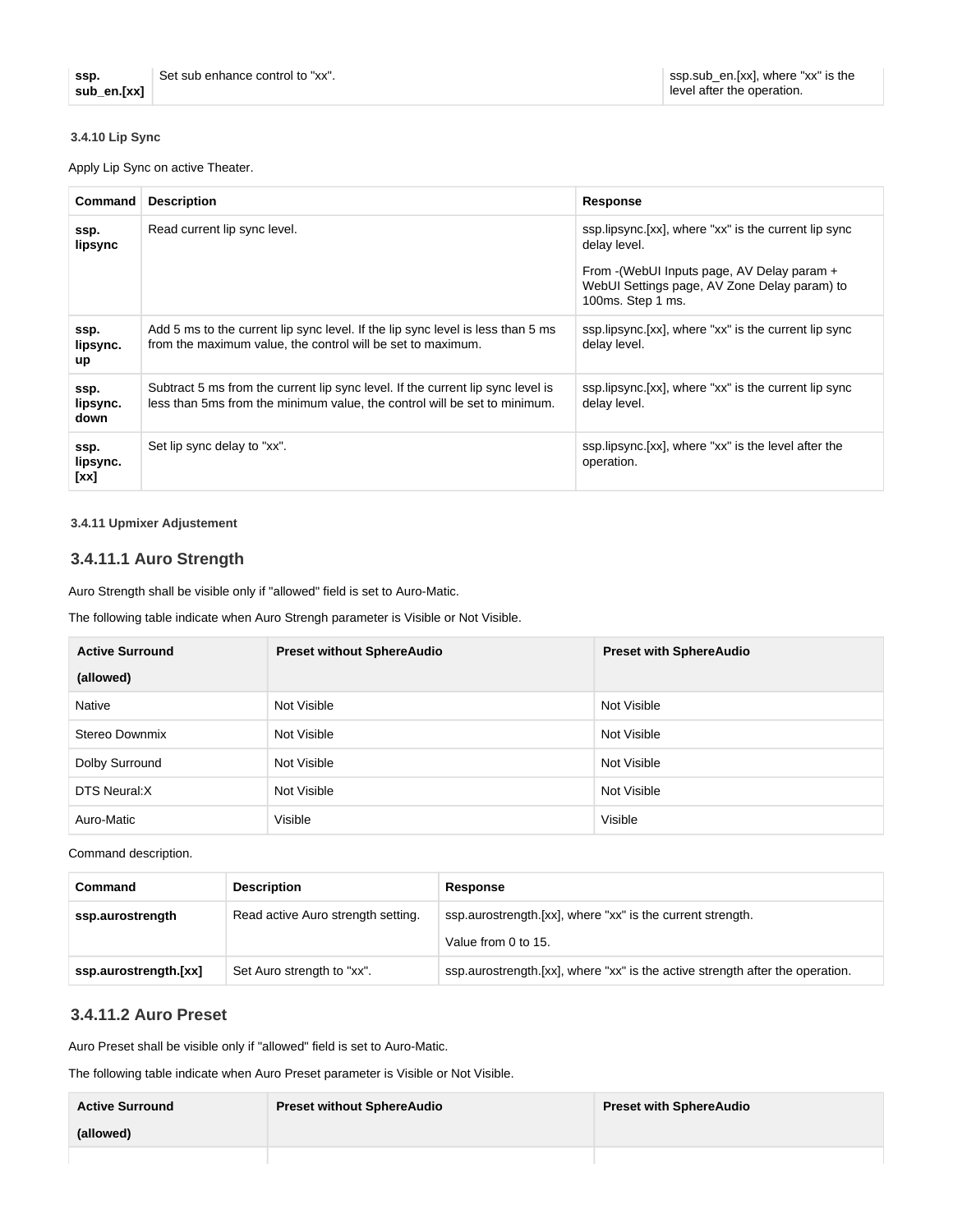| Native         | Not Visible | Not Visible |
|----------------|-------------|-------------|
| Stereo Downmix | Not Visible | Not Visible |
| Dolby Surround | Not Visible | Not Visible |
| DTS Neural: X  | Not Visible | Not Visible |
| Auro-Matic     | Visible     | Visible     |

Command description.

| Command             | <b>Description</b>                         | Response                                                                                                                                                                                                                                                                                                                                                                                        |
|---------------------|--------------------------------------------|-------------------------------------------------------------------------------------------------------------------------------------------------------------------------------------------------------------------------------------------------------------------------------------------------------------------------------------------------------------------------------------------------|
| ssp.auropreset      | Read active Auro preset mode.              | ssp.auropreset.[xx], where "xx" is the current mode.                                                                                                                                                                                                                                                                                                                                            |
| ssp.auropreset.[xx] | Set Auro preset "xx".                      | ssp. auropreset. [xx], where "xx" is the active preset after the operation.                                                                                                                                                                                                                                                                                                                     |
| ssp.auropreset.list | List the attribute of all Auro<br>presets. | This command will generate the following message for each preset.<br>ssp.auropreset.list.["NAME", ID], where:<br>• NAME Auro preset<br>• ID is the reference number (as used with ssp. auropreset. [xx] above)<br>$\bullet$ 0: Small<br>$\bullet$ 1: Medium<br>$\bullet$ 2: Large<br>$\bullet$ 3: Speech<br>The response starts with "ssp.auropreset.start" and ends with "ssp.auropreset.end". |

## <span id="page-13-0"></span>**3.4.11.3 DRC**

DRC shall be visible only if "allowed" field is set to Native or Stereo Downmix or Dolby Surround or DTS Neural:X or Auro-Matic.

The following table indicate when DRC parameter is Visible or Not Visible.

| <b>Active Surround</b> | <b>Preset without SphereAudio</b> | <b>Preset with SphereAudio</b> |
|------------------------|-----------------------------------|--------------------------------|
| (allowed)              |                                   |                                |
| Native                 | Visible                           | Visible                        |
| Stereo Downmix         | Visible                           | Visible                        |
| Dolby Surround         | Visible                           | Visible                        |
| DTS Neural:X           | Visible                           | Visible                        |
| Auro-Matic             | Visible                           | Visible                        |

Command description.

| Command      | <b>Description</b>       | Response                                           |
|--------------|--------------------------|----------------------------------------------------|
| ssp.drc      | Read current DRC status. | ssp.drc.xx, where "xx" is "on" or "off" or "auto". |
| ssp.drc.on   | Turn on DRC.             | ssp.drc.on.                                        |
| ssp.drc.off  | Turn off DRC.            | ssp.drc.off.                                       |
| ssp.drc.auto | Turn auto DRC.           | ssp.drc.auto.                                      |

## <span id="page-13-1"></span>**3.4.11.4 Center Spread**

The following table indicate when Center Spread parameter is Visible or Not Visible.

| <b>Active Surround</b> | <b>Preset without SphereAudio</b> | <b>Preset with SphereAudio</b> |
|------------------------|-----------------------------------|--------------------------------|
| (allowed)              |                                   |                                |
| Native                 | Not Visible                       | Not Visible                    |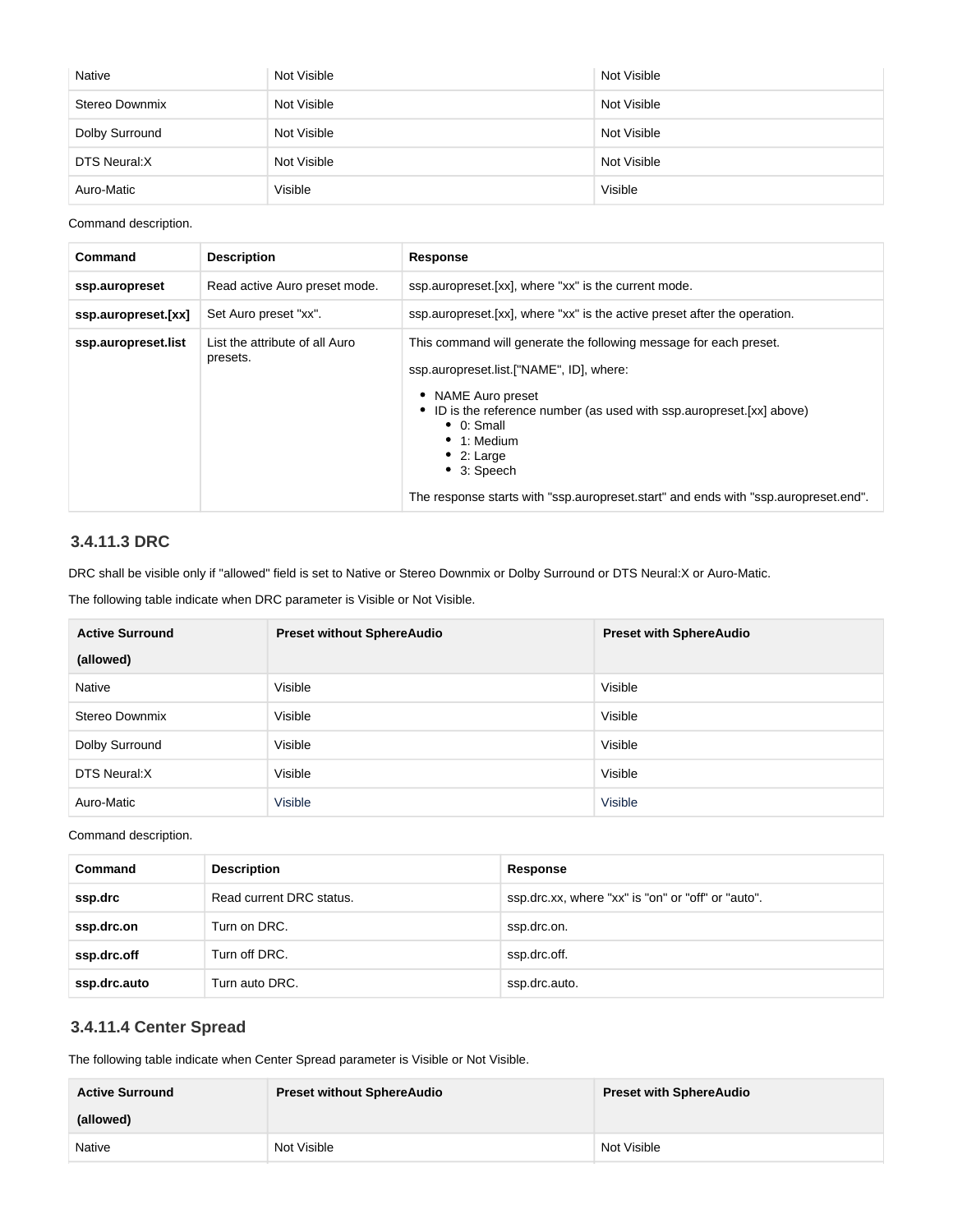| Stereo Downmix | Not Visible | Not Visible |
|----------------|-------------|-------------|
| Dolby Surround | Visible     | Visible     |
| DTS Neural:X   | Not Visible | Not Visible |
| Auro-Matic     | Not Visible | Not Visible |

Command description.

| Command            | <b>Description</b>                    | Response                                                                                   |
|--------------------|---------------------------------------|--------------------------------------------------------------------------------------------|
| ssp.cspread        | Read current center spread<br>status. | ssp.cspread.xx, where "xx" is "on" or "off".                                               |
| ssp.cspread.on     | Turn off center spread.               | ssp.cspread.on.                                                                            |
| ssp.cspread.off    | Turn auto center spread.              | ssp.cspread.off.                                                                           |
| ssp.cspread.toggle | Toggle center spread state.           | ssp.cspread.xx, where "xx" is the result of the toggle operation $-$ either "on" or "off". |

## <span id="page-14-0"></span>**3.4.11.5 Dialog Control**

The following table indicate when Dialog Control parameter is Visible or Not Visible. Works only when DTS:X stream indicates dialog control is available (i.e DTS 2016 DEMO DISC Holly Miranda track).

| <b>Active Surround</b>                          | <b>Preset without SphereAudio</b> | <b>Preset with SphereAudio</b> |
|-------------------------------------------------|-----------------------------------|--------------------------------|
| (allowed)                                       |                                   |                                |
| Native                                          | Not Visible                       | Not Visible                    |
| Stereo Downmix                                  | Not Visible                       | Not Visible                    |
| Dolby Surround                                  | Not Visible                       | Not Visible                    |
| DTS Neural: $X + diag$ control is available     | Visible                           | Visible                        |
| DTS Neural: X + dialog control is not available | Not Visible                       | Not Visible                    |
| Auro-Matic                                      | Not Visible                       | Not Visible                    |

Command description.

| Command               | <b>Description</b>                  | Response                                                                                                                                                                                         |
|-----------------------|-------------------------------------|--------------------------------------------------------------------------------------------------------------------------------------------------------------------------------------------------|
| ssp.dialogcontrol     | Read current Dialog Control status. | ssp.dialogcontrol.[0/1, X], where:<br>• "0": means dialog control not available.<br>• "1": means dialog control available.<br>• "X": current level of dialog control, from 0 to 6 dB. Step 1 dB. |
| ssp.dialogcontrol.[X] | Set Dialog Control Level in dB.     | ssp.dialogcontrol. [X] set dialog level in dB only is available otherwise error                                                                                                                  |

## <span id="page-14-1"></span>**3.4.11.6 Dialog Norm**

DTS Dialog Norm is visible when "ssp.stream.[x]", with "x" contains "DTS".

Command description.

| Command            | <b>Description</b>                  | Response                                      |
|--------------------|-------------------------------------|-----------------------------------------------|
| ssp.dialognorm     | Read current Dialog Norm<br>status. | ssp.dialgnorm.xx, where "xx" is "on" or "off" |
| ssp.dialognorm.on  | Turn on Dialog Norm.                | ssp.dialognorm.on.                            |
| ssp.dialognorm.off | Turn off Dialog Norm.               | ssp.dialognorm.off.                           |
|                    |                                     |                                               |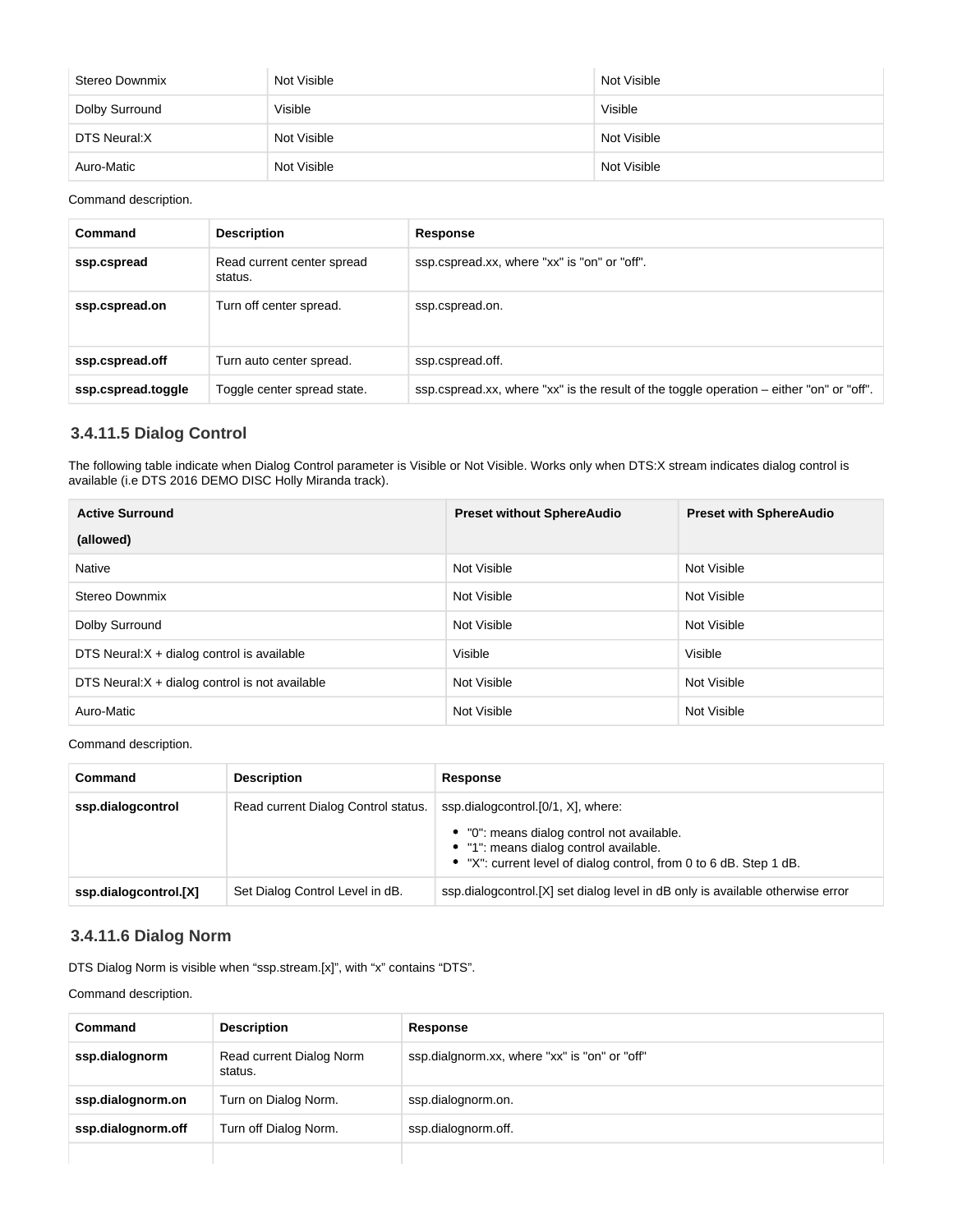## <span id="page-15-0"></span>**3.4.11.7 IMAX Mode**

IMAX Mode shall be always visible.

Command description.

| Command           | <b>Description</b>             | Response                                                |
|-------------------|--------------------------------|---------------------------------------------------------|
| ssp.IMAXMode      | Read current IMAX Mode status. | ssp.IMAXMode.xx, where "xx" is "on" or "off" or "auto". |
| ssp.IMAXMode.on   | Turn on IMAX Mode.             | ssp.IMAXMode.on.                                        |
| ssp.IMAXMode.off  | Turn off IMAX Mode.            | ssp.IMAXMode.off.                                       |
| ssp.IMAXMode.auto | Turn auto IMAX Mode.           | ssp.IMAXMode.auto.                                      |

## <span id="page-15-1"></span>**3.4.11.8 StormXT**

Apply StormXT.

Command description.

| Command                | <b>Description</b>           | Response                                                                                      |
|------------------------|------------------------------|-----------------------------------------------------------------------------------------------|
| ssp.stormxt            | Read current StormXT status. | ssp.stormxt.xx, where "xx" is "on" or "off".                                                  |
|                        |                              | or "error" if StomXT license not activated.                                                   |
| ssp.stormxt.on         | Turn on StormXT.             | ssp.stormxt.on                                                                                |
|                        |                              | or "error" if StomXT license not activated.                                                   |
| ssp.stormxt.off        | Turn off StormXT.            | ssp.stormxt.off                                                                               |
|                        |                              | or "error" if StomXT license not activated.                                                   |
| ssp.stormxt.<br>toggle | Toggle StormXT state.        | ssp.stormxt.xx, where "xx" is the result of the toggle operation $-$<br>either "on" or "off". |
|                        |                              | or "error" if StomXT license not activated.                                                   |

#### <span id="page-15-2"></span>**3.4.12 SphereAudio Effect**

The following table indicate when SphereAudio Effect parameter is Visible or Not Visible (see § 3.3.2 Preset, param SPHEREAUDIO THEATER)

| <b>Active Surround</b> | <b>Preset without SphereAudio</b> | <b>Preset with SphereAudio</b> |
|------------------------|-----------------------------------|--------------------------------|
| (allowed)              |                                   |                                |
| Native                 | Not Visible                       | Visible                        |
| Stereo Downmix         | Not Visible                       | Visible                        |
| Dolby Surround         | Not Visible                       | Visible                        |
| DTS Neural: X          | Not Visible                       | Visible                        |
| Auro-Matic             | Not Visible                       | Visible                        |

Command description.

| Command              | <b>Description</b>                        | Response                                                                                                      |
|----------------------|-------------------------------------------|---------------------------------------------------------------------------------------------------------------|
| ssp.spheraudioeffect | Read current SphereAudio effect<br>status | ssp.spheraudioeffect.[X], where:<br>• "0" : means ByPass<br>• "1" : means Lounge<br>• "2" : means Home Cinema |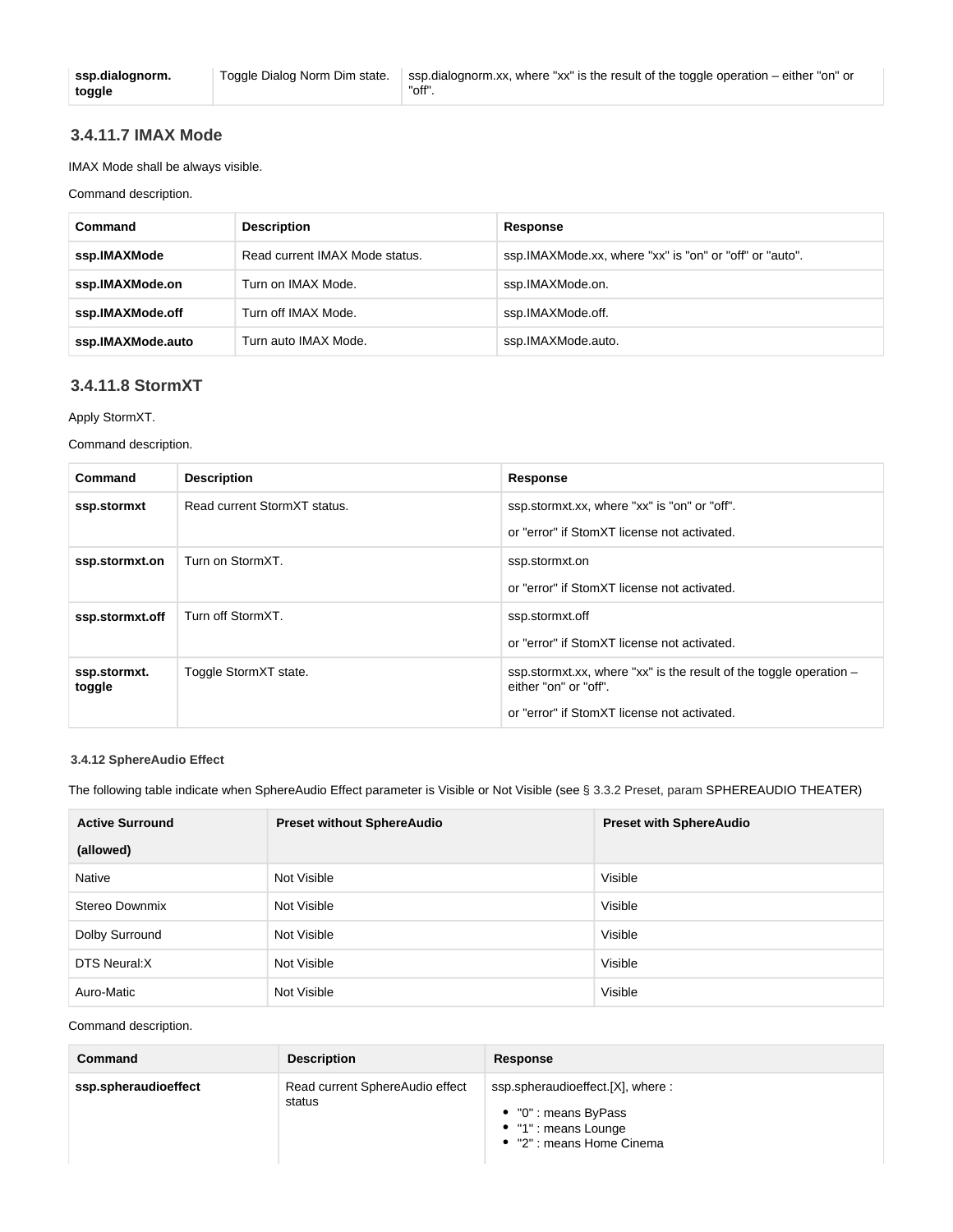|                          |                        | • "3" : means Concert<br>$\bullet$ "4" : means Cinema<br>or "error" if SphereAudio license not activated.                                 |
|--------------------------|------------------------|-------------------------------------------------------------------------------------------------------------------------------------------|
| ssp.spheraudioeffect.[X] | Set SphereAudio effect | ssp.spheraudioeffect.[X] set SphereAudio effect only if available<br>otherwise error.<br>or "error" if SphereAudio license not activated. |

## <span id="page-16-0"></span>**3.4.13 LFE Dim**

Apply LFE Dim on active Theater.

| Command           | <b>Description</b>           | Response                                                                                 |
|-------------------|------------------------------|------------------------------------------------------------------------------------------|
| ssp.lfedim        | Read current LFE Dim status. | ssp. Ifedim.xx, where "xx" is "on" or "off".                                             |
| ssp.lfedim.on     | Turn on LFE Dim.             | ssp.lfedim.on                                                                            |
| ssp.lfedim.off    | Turn off LFE Dim.            | ssp.lfedim.off                                                                           |
| ssp.lfedim.toggle | Toggle LFE Dim state.        | ssp. lfedim.xx, where "xx" is the result of the toggle operation – either "on" or "off". |

### <span id="page-16-1"></span>3.5 Zones Control Group

Zones control group is only accessible while the SSP in in active mode. Any attempts to read or write to this group while the SSP is in sleep mode will return the message "**ssp.power.off**".

The table below will highlight what parameters should be accessible by the user, depending on the Zone type.

As there is also the "Downmix" Zone which is always defined, it is also added to the table.

| ISPSW-466 - Détails de la demande en cours d'obtention<br><b>ÉTAT</b> |        |      |     |                |             |               |                                         |                           |
|-----------------------------------------------------------------------|--------|------|-----|----------------|-------------|---------------|-----------------------------------------|---------------------------|
| Zone Type                                                             | Volume | Mute | EQ. | <b>Balance</b> | <b>Bass</b> | <b>Treble</b> | <b>Audio Mode</b>                       | LipSync                   |
| Mono                                                                  | X      | X    | X   |                | X           | X             |                                         |                           |
| <b>Stereo</b>                                                         | X      | X    | X   |                | X           | X             |                                         |                           |
| Stereo AV                                                             | X      | X    | X   |                | X           | X             |                                         | X                         |
| Headphone                                                             | X      | X    | X   |                | X           | X             | X (only if SPHEREAUDIO THEATER $== 1$ ) | X                         |
| <b>Downmix</b>                                                        | X      | X    |     |                | X           | X             | X (only if SPHEREAUDIO THEATER == 1)    | $X$ (only if AVZONES ==1) |

#### <span id="page-16-2"></span>**3.5.1 Zones Control**

| Command        | <b>Description</b>                                                                                               | <b>Response</b>                                                                                                                                                                                                                                                                                                                                                                                                                                                                                                                                                                                                                                                                           |
|----------------|------------------------------------------------------------------------------------------------------------------|-------------------------------------------------------------------------------------------------------------------------------------------------------------------------------------------------------------------------------------------------------------------------------------------------------------------------------------------------------------------------------------------------------------------------------------------------------------------------------------------------------------------------------------------------------------------------------------------------------------------------------------------------------------------------------------------|
| ssp.zones.list | List the attribute of all zones configurated.<br>This list is also changed when any field of<br>an zone changes. | This command will start by sending "ssp.zones.start" and then will<br>generate the following message for each configured input:<br>ssp.zones.list.[ID of zone, "NAME", LAYOUT, TYPE, USE ZONE2<br>SOURCE, VOLUME, DELAY, EQ, LIPSYNC, MODE, MUTE, RESERVED,<br>AVZONES, BASS, TREBLE, RESERVED, RESERVED, RESERVED],<br>where:<br>ID of zone unique row ID<br>٠<br>NAME is the user readable name<br>• LAYOUT type of zone<br>• 2000: Downmix Zones<br>$\bullet$ 2001: Mono Zones<br>• 2002: Stereo and Stereo AV Zones<br>2003: Headphone Zones<br>• other value: don't care<br>$\bullet$ TYPE<br>• 0: Main Speakers<br>• 1: Alternate Speakers<br>• USE ZONE2 SOURCE<br>$\bullet$ 0: No |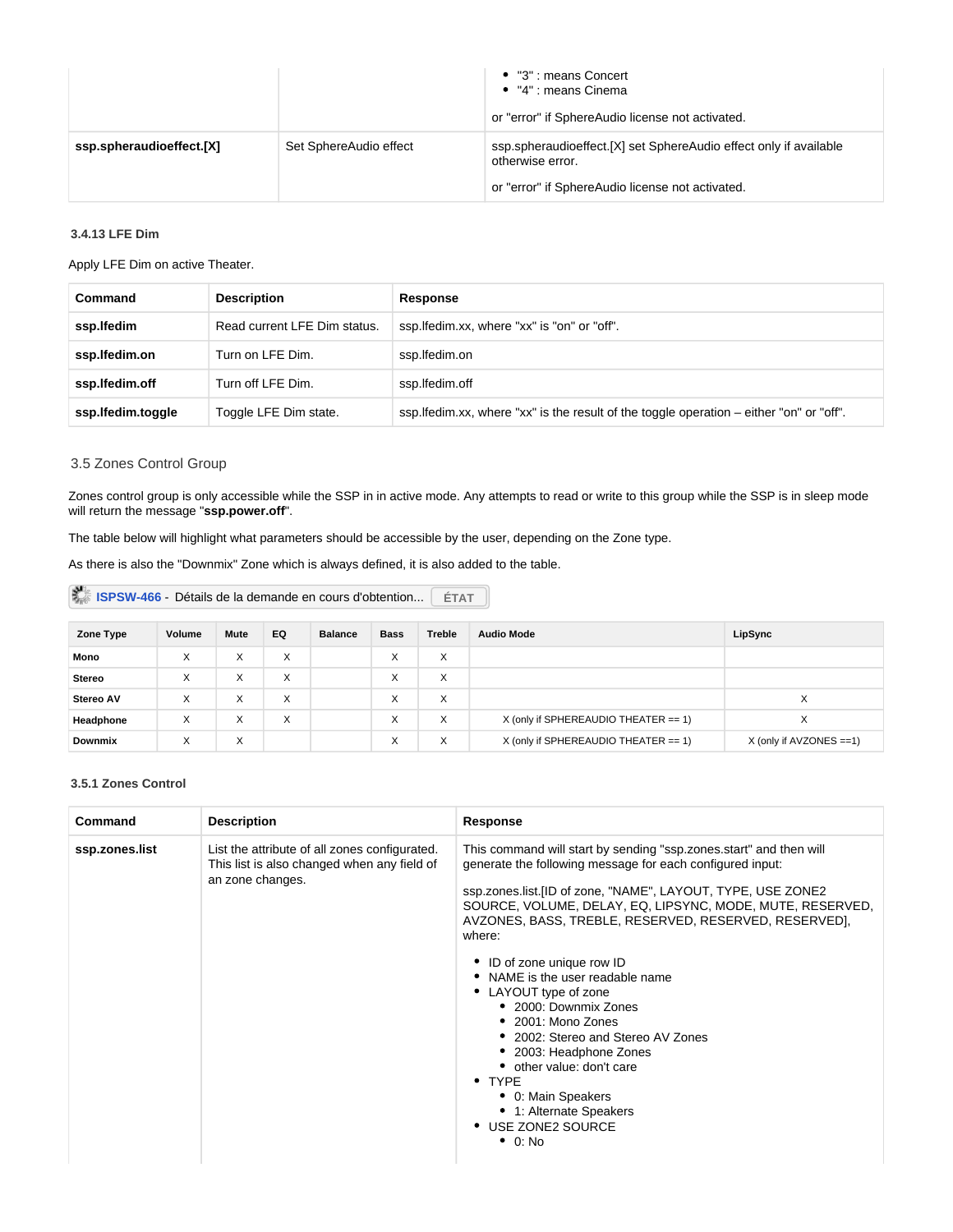|                                            |                                                                            | $\bullet$ 1: Yes<br>• VOLUME<br>• value from -0 to -100<br>• DELAY value defined by installer in Settings page<br>• EQ On/Off of zone<br>$\bullet$ 0: No<br>• 1: Yes<br>• LIPSYNC value of zone<br>• MODE (Binaural)<br>• 0: Stereo<br>• 1: Binaural<br>• MUTE<br>$\bullet$ 0: No<br>• 1: Yes<br>• RESERVED don't care<br>• AVZONES Lipsync available for Downmix AV zone<br>• 0: Audio Zone<br>$\bullet$ 1: AV Zone<br>• BASS<br>• TREBLE<br>• RESERVED don't care<br>• RESERVED don't care<br>• RESERVED don't care<br>It will finish with the message "ssp.zones.end". |
|--------------------------------------------|----------------------------------------------------------------------------|---------------------------------------------------------------------------------------------------------------------------------------------------------------------------------------------------------------------------------------------------------------------------------------------------------------------------------------------------------------------------------------------------------------------------------------------------------------------------------------------------------------------------------------------------------------------------|
| ssp.zones.lipsync.<br>[ID of zone, yy]     | Set lipsync to "yy". This value will be<br>updated if value changed.       | ssp.zones.lipsync.[ID of zone, yy], where "yy" is the lipsync after the<br>operation.<br>From -(Inputs AV Delay + Settings AV Zone Delay) to 100ms.                                                                                                                                                                                                                                                                                                                                                                                                                       |
| ssp.zones.volume.<br>[ID of zone, yy]      | Set volume to "yy". This value will be<br>updated if value changed.        | ssp.zones.volume.[ID of zone, yy], where "yy" is the volume after the<br>operation.<br>Range value from -0 to -100.                                                                                                                                                                                                                                                                                                                                                                                                                                                       |
| ssp.zones.volume.<br>up.[ID of zone]       | Add 1.0dB to the current volume level.                                     | ssp.zones.volume.[ID of zone, yy], where "yy" is the volume after the<br>operation.                                                                                                                                                                                                                                                                                                                                                                                                                                                                                       |
| ssp.zones.volume.<br>down.[ID of zone]     | Subtract 1.0dB from the current bass level.                                | ssp.zones.volume.[ID of zone, yy], where "yy" is the volume after the<br>operation.                                                                                                                                                                                                                                                                                                                                                                                                                                                                                       |
| ssp.zones.eq.[ID of<br>zone, yy]           | Set eq to "yy". This value will be updated if<br>value changed.            | ssp.zones.eq.[ID of zone, yy], where "yy" is the eq after the operation.                                                                                                                                                                                                                                                                                                                                                                                                                                                                                                  |
| ssp.zones.eq.<br>toggle.[ID of zone]       | Toggle EQ state for ID of zone.                                            | ssp.zones.eq.[ID of zone, yy], where "yy" is the eq after the operation.                                                                                                                                                                                                                                                                                                                                                                                                                                                                                                  |
| ssp.zones.mute.[ID<br>of zone, yy]         | Set mute to "yy". This value will be<br>updated if value changed.          | ssp.zones.mute.[ID of zone, yy], where "yy" is the mute after the operation.                                                                                                                                                                                                                                                                                                                                                                                                                                                                                              |
| ssp.zones.mute.<br>toggle.[ID of zone]     | Toggle mute state for ID of zone.                                          | ssp.zones.mute.[ID of zone, yy], where "yy" is the mute after the operation.                                                                                                                                                                                                                                                                                                                                                                                                                                                                                              |
| ssp.zones.bass.[ID<br>of zone, yy]         | Set bass to "yy". This value will be updated<br>if value changed.          | ssp.zones.bass.[ID of zone, yy], where "yy" is the bass after the operation.<br>Step 1 dB.                                                                                                                                                                                                                                                                                                                                                                                                                                                                                |
| ssp.zones.treble.<br>[ID of zone, yy]      | Set treble to "yy". This value will be<br>updated if value changed.        | ssp.zones.treble.[ID of zone, yy], where "yy" is the treble after the<br>operation. Step 1 dB.                                                                                                                                                                                                                                                                                                                                                                                                                                                                            |
| ssp.zones.mode.<br>[ID of zone, yy]        | Set binaural mode to "yy". This value will<br>be updated if value changed. | ssp.zones.mode.[ID of zone, yy], where "yy" is the mode after the<br>operation.<br>or "error" if SphereAudio license not activated.                                                                                                                                                                                                                                                                                                                                                                                                                                       |
| ssp.zones.mode.<br>toggle.[ID of zone]     | Toggle mode state for ID of zone.                                          | ssp.zones.mode.[ID of zone, yy], where "yy" is the mode after the<br>operation.<br>or "error" if SphereAudio license not activated.                                                                                                                                                                                                                                                                                                                                                                                                                                       |
| ssp.zones.<br>useZone2.[ID of<br>zone, yy] | Set use Zone2 to "yy". This value will be<br>updated if value changed.     | ssp.zones.useZone2.[ID of zone, yy], where "yy" is the use Zone2 status<br>after the operation.                                                                                                                                                                                                                                                                                                                                                                                                                                                                           |
|                                            | Toggle use Zone2 state for ID of zone.                                     |                                                                                                                                                                                                                                                                                                                                                                                                                                                                                                                                                                           |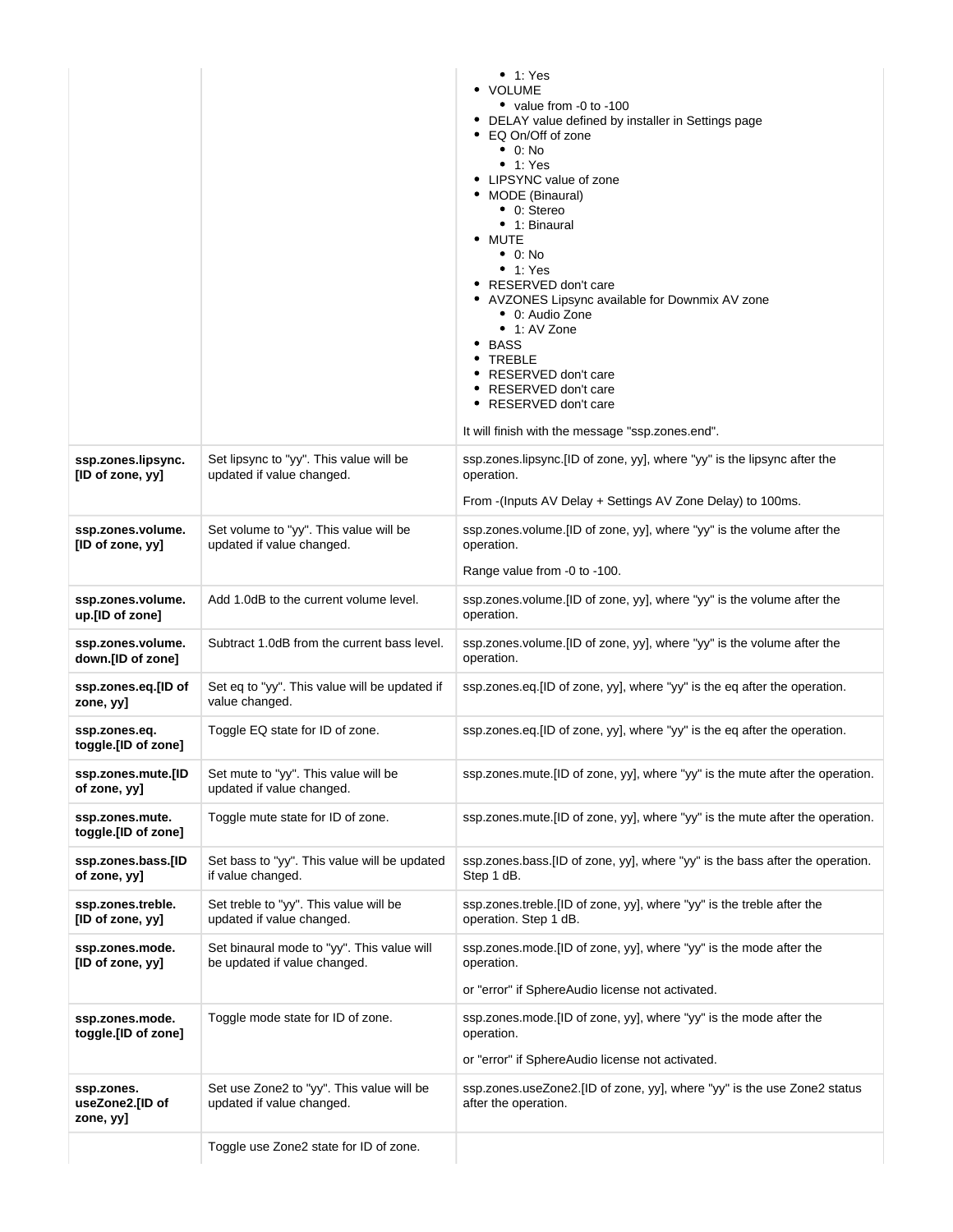## <span id="page-18-0"></span>3.6 System Configuration Group

The system configuration group is only accessible while the ISP in in active mode. Any attempts to read or write to this group while the ISP is in sleep mode will return the message "**ssp.power.off**".

#### <span id="page-18-1"></span>**3.6.1 Front Panel**

| Command                            | <b>Description</b>                                | <b>Response</b>                                                                                                                                                              |
|------------------------------------|---------------------------------------------------|------------------------------------------------------------------------------------------------------------------------------------------------------------------------------|
| ssp.frontpanel.color               | Get the front panel color.                        | ssp.frontpanel.color.xx, where"xx" is the currently displayed color,<br>where:<br>blue<br>red<br>green<br>white<br>magenta<br>orange<br>Not available for Bryston and Focal. |
| ssp.frontpanel.color.[xx]          | Set the frontpanel color to "xx".                 | ssp.frontpanel.color.[xx] where "xx" is the name of the color applied.<br>Not available for Bryston and Focal.                                                               |
| ssp.frontpanel.stbybright          | Get the frontpanel standby brightness.            | ssp.frontpanel.stbybright.[xx] where "xx" is the current standby<br>brightness level.<br>Value from 0 to 100. Step 10.                                                       |
| ssp.frontpanel.stbybright.<br>[xx] | Set the frontpanel standby brightness<br>to "xx". | ssp.frontpanel.stbybright.[xx] where "xx" is the new standby brightness.                                                                                                     |
| ssp.frontpanel.actbright           | Get the frontpanel active brightness.             | ssp.frontpanel.actbright.[xx] where "xx" is the current active brightness<br>level.<br>Value from 0 to 100. Step 10.                                                         |
| ssp.frontpanel.actbright.<br>[xx]  | Set the frontpanel active brightness to<br>"xx".  | ssp.frontpanel.actbright.[xx] where "xx" is the new active brightness<br>level.                                                                                              |
| ssp.frontpanel.stbytime            | Get the frontpanel standby delay.                 | ssp.frontpanel.stbytime.[xx] where "xx" is the current standby delay.<br>Allowed value 2, 5, 10, 20, 30, 60sec.                                                              |
| ssp.frontpanel.stbytime.<br>[xx]   | Set the frontpanel standby delay to<br>"xx".      | ssp.frontpanel.stbytime.[xx] where "xx" is the new standby delay.                                                                                                            |

#### <span id="page-18-2"></span>3.7 Trigger Group

The trigger group is only accessible while the SSP in in active mode. Any attempts to read or write to this group while the SSP is in sleep mode will return the message "**ssp.power.off**".

#### <span id="page-18-3"></span>**3.7.1 Trigger**

#### Trigger output control.

| Command                 | <b>Description</b>                            | Response                                                                 |
|-------------------------|-----------------------------------------------|--------------------------------------------------------------------------|
| ssp.trigX               | Read current status of trigger number<br>"X". | ssp.trigX.xx, where "X" is the trigger number and "xx" is "on" or "off". |
| ssp.trigX.<br><b>on</b> | Turn on trigger "X".                          | ssp.trigX.on, where "X" is the trigger number.                           |
|                         | Turn off trigger "X".                         | ssp.trigX.off where "X" is the trigger number.                           |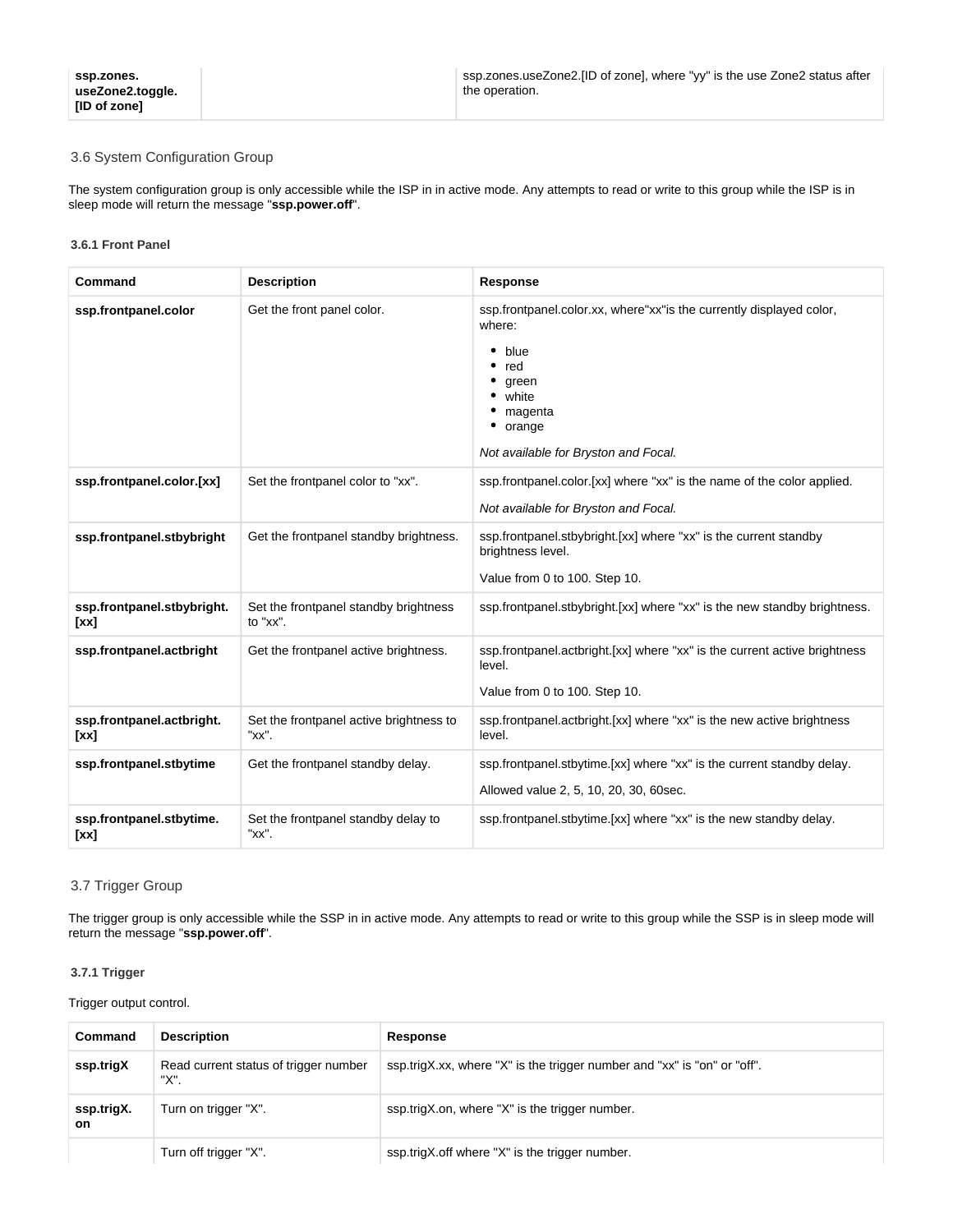| ssp.trigX.<br>off    |                                                                                               |                                                                                                                                                                                                                                 |
|----------------------|-----------------------------------------------------------------------------------------------|---------------------------------------------------------------------------------------------------------------------------------------------------------------------------------------------------------------------------------|
| ssp.trigX.<br>manual | Reports if trigger "X" is manual toggle.                                                      | ssp.trigX.manual.xx, where "X" is the trigger number, and "xx" is "on" if the trigger is<br>manual, and "off" if the trigger is automatic.                                                                                      |
| ssp.trigX.<br>toggle | Toggle trigger "X" state.                                                                     | ssp.trigX.xx, where "X" is the trigger number and "xx" is the result of the toggle<br>operation – either "on" or "off".                                                                                                         |
| ssp.trigger.<br>list | Read the triggers name list.<br>This list is also send when the name<br>of a trigger changes. | This command will generate the following message for each trigger:<br>ssp.trigger.list.["NAME"], where:<br>NAME is the user readable name<br>٠<br>The response starts with "ssp.trigger.start" and ends with "ssp.trigger.end". |

#### <span id="page-19-0"></span>3.8 Stream Info Group

Stream info group is only accessible while the SSP in in active mode. Any attempts to read or write to this group while the SSP is in sleep mode will return the message "**ssp.power.off**".

## <span id="page-19-1"></span>**3.8.1 Input Stream Sample Rate**

| Command | <b>Description</b>        | Response                                                 |
|---------|---------------------------|----------------------------------------------------------|
| ssp.fs  | Read current sample rate. | ssp.fs.[xx], where "xx" is the current sample rate code. |

#### <span id="page-19-2"></span>**3.8.2 Input Stream Type**

| Command    | <b>Description</b>         | <b>Response</b>                                                |
|------------|----------------------------|----------------------------------------------------------------|
| ssp.stream | Read incoming stream type. | ssp.stream.[xx], where "xx" is the current input stream value. |

#### <span id="page-19-3"></span>**3.8.3 Input Channel Configuration**

| Command    | Description                       | Response                                                       |
|------------|-----------------------------------|----------------------------------------------------------------|
| ssp.format | Read input channel configuration. | ssp.format.[xx], wherer "xx" is the current input format code. |

#### <span id="page-19-4"></span>3.9 HDMI Info Group

Stream info group is only accessible while the SSP in in active mode. Any attempts to read or write to this group while the SSP is in sleep mode will return the message "**ssp.power.off**".

#### <span id="page-19-5"></span>**3.9.1 Video Info**

| Command          | <b>Description</b>                   | Response                                                                                                                                                                  |
|------------------|--------------------------------------|---------------------------------------------------------------------------------------------------------------------------------------------------------------------------|
| ssp.hdmiX.input  | Read the current "Video<br>in" info. | ssp.hdmiX.input.["yy"], where "X" is corresponding to output "1" or "2" and "yy" is<br>corresponding to the "Video in" info.<br>example: ssp.html.input.["HDMI 1"]        |
| ssp.hdmiX.sync   | Read the sync info.                  | ssp.hdmiX.sync.["yy"], where "X" is corresponding to output "1" or "2" and "yy" is<br>corresponding to the sync info.<br>example: ssp.hdmil.sync. ["Detected"]            |
| ssp.hdmiX.timing | Read the timing info.                | ssp.hdmiX.timing.["yy"], where "X" is corresponding to output "1" or "2" and "yy" is<br>corresponding to the timing info.<br>example: ssp.hdmil.timing.["1920x1080@60Hz"] |
| ssp.hdmiX.hdr    | Read the HDR info.                   | ssp.hdmiX.hdr.["yy"], where "X" is corresponding to output "1" or "2" and "yy" is<br>corresponding to the dynamic range info.<br>example: ssp.hdmil.hdr.["SDR"]           |
|                  |                                      |                                                                                                                                                                           |